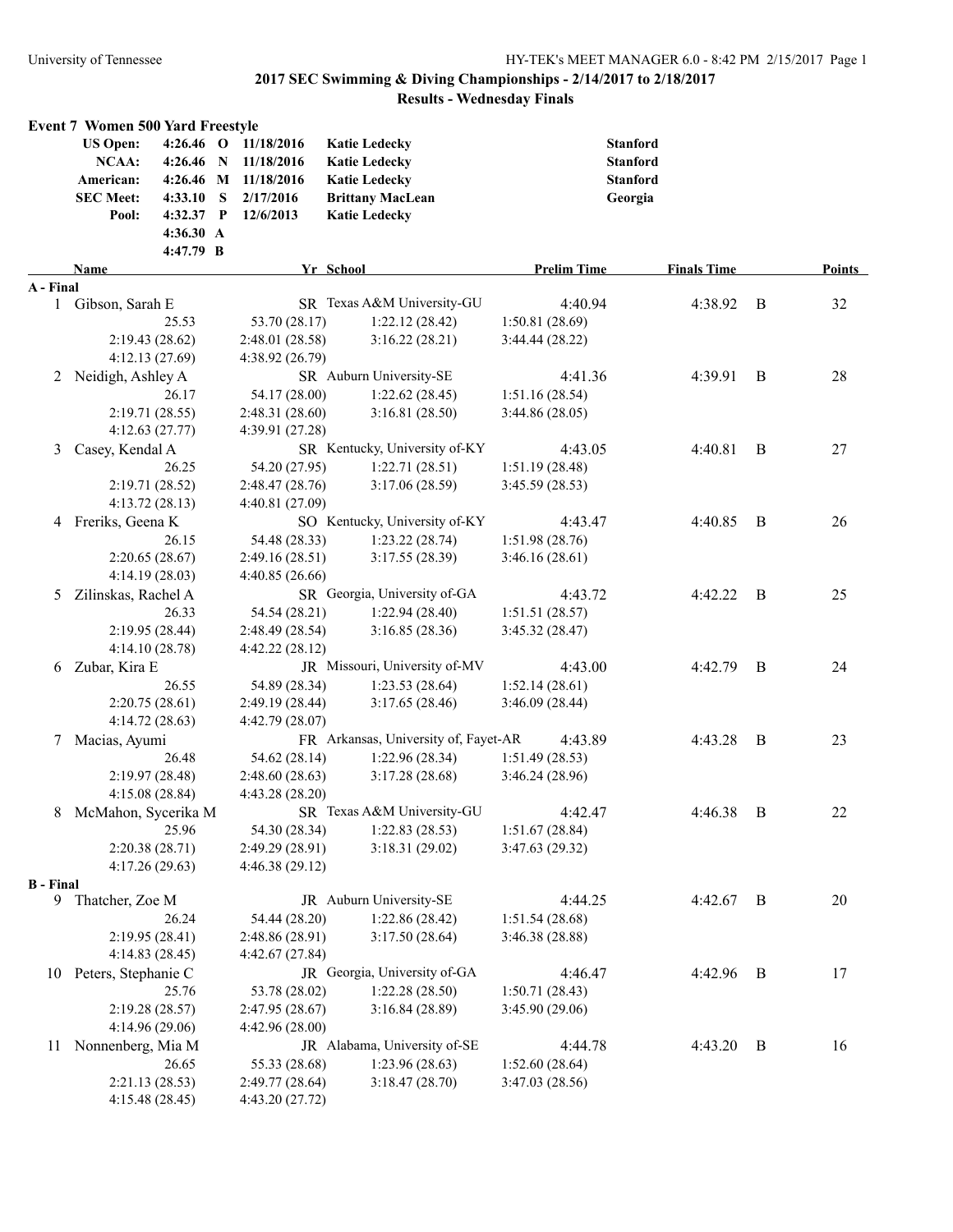# **B - Final ... (Event 7 Women 500 Yard Freestyle)**

|           | <b>Name</b>               | Yr School       |                                      | <b>Prelim Time</b> | <b>Finals Time</b> |          | <b>Points</b>  |
|-----------|---------------------------|-----------------|--------------------------------------|--------------------|--------------------|----------|----------------|
|           | 12 Finke, Autumn S        |                 | SR Florida, University of-FL         | 4:45.08            | 4:43.89            | $\bf{B}$ | 15             |
|           | 26.56                     | 55.20 (28.64)   | 1:23.84(28.64)                       | 1:52.66(28.82)     |                    |          |                |
|           | 2:21.44 (28.78)           | 2:50.09(28.65)  | 3:18.90(28.81)                       | 3:47.58(28.68)     |                    |          |                |
|           | 4:16.16(28.58)            | 4:43.89 (27.73) |                                      |                    |                    |          |                |
| 13        | Dickson, Morgan J         |                 | SR Tennessee, University of, Knox-SE | 4:46.13            | 4:44.70            | B        | 14             |
|           | 26.13                     | 54.32 (28.19)   | 1:23.22 (28.90)                      | 1:51.75(28.53)     |                    |          |                |
|           | 2:20.40(28.65)            | 2:49.22(28.82)  | 3:18.19(28.97)                       | 3:47.13 (28.94)    |                    |          |                |
|           | 4:16.26(29.13)            | 4:44.70 (28.44) |                                      |                    |                    |          |                |
|           | 14 Falconer, Erin E       |                 | SO Auburn University-SE              | 4:45.81            | 4:44.81            | B        | 13             |
|           | 26.09                     | 54.57 (28.48)   | 1:23.66(29.09)                       | 1:52.97(29.31)     |                    |          |                |
|           | 2:21.75 (28.78)           | 2:50.63(28.88)  | 3:19.55(28.92)                       | 3:48.49 (28.94)    |                    |          |                |
|           | 4:17.31(28.82)            | 4:44.81 (27.50) |                                      |                    |                    |          |                |
|           | 15 Faulconer, Savanna J   |                 | FR Florida, University of-FL         | 4:44.44            | 4:44.85            | B        | 12             |
|           | 26.60                     | 55.30 (28.70)   | 1:23.93(28.63)                       | 1:52.93(29.00)     |                    |          |                |
|           | 2:21.80(28.87)            | 2:50.63(28.83)  | 3:19.41(28.78)                       | 3:48.15(28.74)     |                    |          |                |
|           | 4:16.85 (28.70)           | 4:44.85(28.00)  |                                      |                    |                    |          |                |
|           | 16 Evensen, Courtney M    |                 | SO Missouri, University of-MV        | 4:44.79            | 4:44.86            | B        | 11             |
|           | 26.20                     | 54.77 (28.57)   | 1:23.63(28.86)                       | 1:52.52(28.89)     |                    |          |                |
|           | 2:21.54(29.02)            | 2:50.34(28.80)  | 3:19.32(28.98)                       | 3:48.15(28.83)     |                    |          |                |
|           | 4:16.96(28.81)            | 4:44.86 (27.90) |                                      |                    |                    |          |                |
| C - Final |                           |                 |                                      |                    |                    |          |                |
|           | 17 Rasmus, Claire E       |                 | SO Texas A&M University-GU           | 4:46.71            | 4:41.07            | B        | 9              |
|           | 25.99                     | 54.38 (28.39)   | 1:22.65(28.27)                       | 1:51.19(28.54)     |                    |          |                |
|           | 2:19.81(28.62)            | 2:48.21(28.40)  | 3:16.61(28.40)                       | 3:45.06(28.45)     |                    |          |                |
|           | 4:13.45 (28.39)           | 4:41.07(27.62)  |                                      |                    |                    |          |                |
|           | 18 Metzsch, Sara K        |                 | FR Texas A&M University-GU           | 4:47.20            | 4:45.16            | B        | 7              |
|           | 26.69                     | 55.45 (28.76)   | 1:23.92(28.47)                       | 1:52.84(28.92)     |                    |          |                |
|           | 2:21.87(29.03)            | 2:50.72(28.85)  | 3:19.92(29.20)                       | 3:48.87(28.95)     |                    |          |                |
|           | 4:17.60(28.73)            | 4:45.16(27.56)  |                                      |                    |                    |          |                |
|           | 19 Kelly, Paige M         |                 | SO Kentucky, University of-KY        | 4:47.83            | 4:45.21            | B        | 6              |
|           | 26.44                     | 55.54 (29.10)   | 1:24.64(29.10)                       | 1:53.84(29.20)     |                    |          |                |
|           | 2:22.81 (28.97)           | 2:51.34(28.53)  | 3:20.19(28.85)                       | 3:48.72(28.53)     |                    |          |                |
|           | 4:17.31 (28.59)           | 4:45.21 (27.90) |                                      |                    |                    |          |                |
|           | 20 Whisenhunt, Meredith G |                 | SO Kentucky, University of-KY        | 4:47.74            | 4:45.25            | B        | 5              |
|           | 26.94                     | 55.39 (28.45)   | 1:23.81(28.42)                       | 1:52.58(28.77)     |                    |          |                |
|           | 2:21.01(28.43)            | 2:49.71 (28.70) | 3:18.79(29.08)                       | 3:48.04(29.25)     |                    |          |                |
|           | 4:16.96(28.92)            | 4:45.25(28.29)  |                                      |                    |                    |          |                |
|           | 21 Williams, Kahra C      |                 | SO Florida, University of-FL         | 4:47.71            | 4:45.61 B          |          |                |
|           | 26.90                     | 55.68 (28.78)   | 1:24.42(28.74)                       | 1:53.42(29.00)     |                    |          |                |
|           | 2:22.37 (28.95)           | 2:51.27 (28.90) | 3:20.16(28.89)                       | 3:49.02(28.86)     |                    |          |                |
|           | 4:17.74(28.72)            | 4:45.61(27.87)  |                                      |                    |                    |          |                |
| 22        | Tegner, Madeline R        |                 | SR Tennessee, University of, Knox-SE | 4:46.99            | 4:47.50 B          |          | 3              |
|           | 26.37                     | 55.09 (28.72)   | 1:24.09(29.00)                       | 1:53.26(29.17)     |                    |          |                |
|           | 2:22.43(29.17)            | 2:51.48(29.05)  | 3:20.64(29.16)                       | 3:49.94 (29.30)    |                    |          |                |
|           | 4:19.19 (29.25)           | 4:47.50(28.31)  |                                      |                    |                    |          |                |
|           | 23 Moon, Caitlynn E       |                 | JR Texas A&M University-GU           | 4:47.49            | 4:49.02            |          | $\overline{c}$ |
|           | 26.91                     | 56.02 (29.11)   | 1:25.22(29.20)                       | 1:54.56(29.34)     |                    |          |                |
|           | 2:23.81 (29.25)           | 2:52.90(29.09)  | 3:21.97(29.07)                       | 3:51.28(29.31)     |                    |          |                |
|           | 4:20.70 (29.42)           | 4:49.02(28.32)  |                                      |                    |                    |          |                |
|           | 24 Worrell, Taylor N      |                 | JR South Carolina, University of,-SC | 4:47.83            | 4:49.22            |          | 1              |
|           | 26.44                     | 54.80 (28.36)   | 1:23.68(28.88)                       | 1:52.65(28.97)     |                    |          |                |
|           | 2:21.65(29.00)            | 2:51.02(29.37)  | 3:20.43(29.41)                       | 3:50.26(29.83)     |                    |          |                |
|           | 4:20.23 (29.97)           | 4:49.22 (28.99) |                                      |                    |                    |          |                |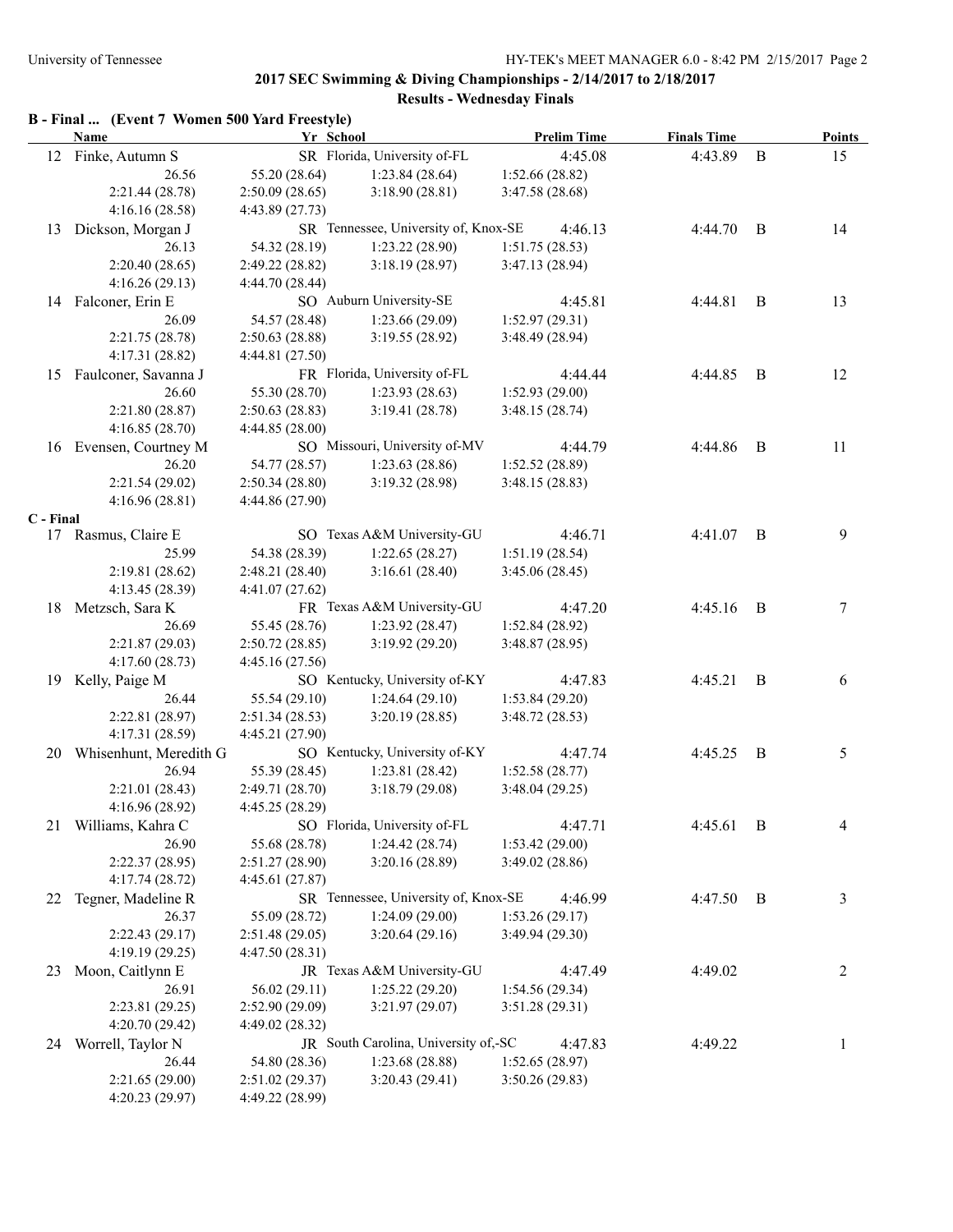| Event 8 Men 500 Yard Freestyle<br><b>US Open:</b><br>4:08.54 O 2/9/2008<br><b>Peter Vanderkaay</b>                                                                                                                                                                     |                                                                       |                |               |
|------------------------------------------------------------------------------------------------------------------------------------------------------------------------------------------------------------------------------------------------------------------------|-----------------------------------------------------------------------|----------------|---------------|
| NCAA:<br>4:08.60<br>3/23/2006<br><b>Peter Vanderkaay</b><br>$\mathbf N$<br>4:08.54 M 2/9/2008<br>American:<br><b>Peter Vanderkaay</b><br><b>SEC Meet:</b><br>$4:10.73$ S<br>2/19/2014<br>Dan Wallace<br>Florida<br>$4:12.43$ P<br>2/15/2017<br>Mitch D'Arrigo<br>Pool: | <b>Club Wolverine</b><br>Michigan<br><b>Club Wolverine</b><br>Florida |                |               |
| 4:13.22 A                                                                                                                                                                                                                                                              |                                                                       |                |               |
| 4:24.99 B                                                                                                                                                                                                                                                              |                                                                       |                |               |
| Name<br>Yr School<br><b>Prelim Time</b>                                                                                                                                                                                                                                | <b>Finals Time</b>                                                    |                | <b>Points</b> |
| A - Final                                                                                                                                                                                                                                                              |                                                                       |                |               |
| SO South Carolina, University of,-SC<br>Minuth, Fynn<br>4:12.94<br>$\mathbf{1}$                                                                                                                                                                                        | 4:11.07P A                                                            |                | 32            |
| 22.85<br>1:12.95(25.22)<br>1:38.26(25.31)<br>47.73 (24.88)                                                                                                                                                                                                             |                                                                       |                |               |
| 2:03.62(25.36)<br>2:54.72(25.64)<br>2:29.08(25.46)<br>3:20.43(25.71)<br>3:46.18(25.75)<br>4:11.07 (24.89)                                                                                                                                                              |                                                                       |                |               |
| SR Florida, University of-FL<br>2 D'Arrigo, Mitch M<br>4:12.43                                                                                                                                                                                                         | 4:12.71                                                               | A              | 28            |
| 23.53<br>48.67 (25.14)<br>1:14.43(25.76)<br>1:40.06(25.63)                                                                                                                                                                                                             |                                                                       |                |               |
| 2:05.76 (25.70)<br>2:31.45(25.69)<br>2:56.90(25.45)<br>3:22.19(25.29)                                                                                                                                                                                                  |                                                                       |                |               |
| 3:47.44(25.25)<br>4:12.71(25.27)                                                                                                                                                                                                                                       |                                                                       |                |               |
| JR Georgia, University of-GA<br>4:18.16<br>Litherland, Kevin R<br>3                                                                                                                                                                                                    | 4:15.98                                                               | B              | 27            |
| 23.75<br>49.56 (25.81)<br>1:15.60(26.04)<br>1:41.53(25.93)                                                                                                                                                                                                             |                                                                       |                |               |
| 2:07.33(25.80)<br>2:59.46 (25.99)<br>2:33.47(26.14)<br>3:25.54(26.08)                                                                                                                                                                                                  |                                                                       |                |               |
| 3:51.16(25.62)<br>4:15.98(24.82)                                                                                                                                                                                                                                       |                                                                       |                |               |
| JR Georgia, University of-GA<br>4 Litherland, Jay Y<br>4:17.23                                                                                                                                                                                                         | 4:16.41                                                               | B              | 26            |
| 23.57<br>49.26 (25.69)<br>1:15.29(26.03)<br>1:41.49(26.20)                                                                                                                                                                                                             |                                                                       |                |               |
| 2:07.65(26.16)<br>2:33.69(26.04)<br>3:00.03(26.34)<br>3:26.46(26.43)                                                                                                                                                                                                   |                                                                       |                |               |
| 3:51.73(25.27)<br>4:16.41(24.68)                                                                                                                                                                                                                                       |                                                                       |                |               |
| Higgins, Walker A<br>FR Georgia, University of-GA<br>4:14.43<br>5                                                                                                                                                                                                      | 4:16.54                                                               | <sup>B</sup>   | 25            |
| 23.03<br>48.17 (25.14)<br>1:14.02(25.85)<br>1:40.03(26.01)                                                                                                                                                                                                             |                                                                       |                |               |
| 2:06.15(26.12)<br>2:58.56(26.17)<br>2:32.39(26.24)<br>3:24.74(26.18)                                                                                                                                                                                                   |                                                                       |                |               |
| 3:51.28(26.54)<br>4:16.54(25.26)                                                                                                                                                                                                                                       |                                                                       |                |               |
| JR Florida, University of-FL<br>6 Lawless, Ben W<br>4:17.28                                                                                                                                                                                                            | 4:16.94                                                               | $\overline{B}$ | 24            |
| 24.04<br>50.07(26.03)<br>1:15.89(25.82)<br>1:41.95(26.06)                                                                                                                                                                                                              |                                                                       |                |               |
| 2:08.18(26.23)<br>2:34.23(26.05)<br>3:00.43(26.20)<br>3:26.65(26.22)                                                                                                                                                                                                   |                                                                       |                |               |
| 3:52.46(25.81)<br>4:16.94(24.48)                                                                                                                                                                                                                                       |                                                                       |                |               |
| JR Kentucky, University of-KY<br>4:18.59<br>Jones, Isaac P<br>7                                                                                                                                                                                                        | 4:17.52                                                               | $\overline{B}$ | 23            |
| 1:15.64(25.98)<br>23.66<br>49.66 (26.00)<br>1:41.93 (26.29)                                                                                                                                                                                                            |                                                                       |                |               |
| 2:07.94(26.01)<br>2:34.07(26.13)<br>3:00.23(26.16)<br>3:26.40(26.17)                                                                                                                                                                                                   |                                                                       |                |               |
| 3:52.41(26.01)<br>4:17.52(25.11)                                                                                                                                                                                                                                       |                                                                       |                |               |
| 8 Mahmoud, Akaram A<br>JR South Carolina, University of,-SC<br>4:14.34                                                                                                                                                                                                 | $4:17.57$ B                                                           |                | 22            |
| 23.61<br>1:14.81(25.73)<br>49.08 (25.47)<br>1:41.08(26.27)                                                                                                                                                                                                             |                                                                       |                |               |
| 2:07.21(26.13)<br>2:33.34(26.13)<br>2:59.68(26.34)<br>3:26.02(26.34)                                                                                                                                                                                                   |                                                                       |                |               |
| 3:52.11(26.09)<br>4:17.57(25.46)                                                                                                                                                                                                                                       |                                                                       |                |               |
| <b>B</b> - Final<br>JR South Carolina, University of,-SC                                                                                                                                                                                                               |                                                                       |                |               |
| 9 Peribonio, Tom A<br>4:19.21<br>48.53 (25.12)<br>23.41<br>1:13.94(25.41)                                                                                                                                                                                              | $4:16.31$ B                                                           |                | 20            |
| 1:39.24(25.30)<br>2:04.97(25.73)<br>2:30.93(25.96)<br>2:57.17(26.24)<br>3:23.80(26.63)                                                                                                                                                                                 |                                                                       |                |               |
| 3:50.46(26.66)<br>4:16.31(25.85)                                                                                                                                                                                                                                       |                                                                       |                |               |
| SO South Carolina, University of,-SC<br>Bekemeyer, Cody C<br>4:19.81<br>10                                                                                                                                                                                             | $4:17.73$ B                                                           |                | 17            |
| 23.76<br>49.24 (25.48)<br>1:15.01(25.77)<br>1:41.07(26.06)                                                                                                                                                                                                             |                                                                       |                |               |
| 2:07.17(26.10)<br>2:59.73(26.53)<br>3:26.02(26.29)<br>2:33.20(26.03)                                                                                                                                                                                                   |                                                                       |                |               |
| 3:52.34(26.32)<br>4:17.73(25.39)                                                                                                                                                                                                                                       |                                                                       |                |               |
| JR Florida, University of-FL<br>Manganiello, Blake E<br>4:19.84<br>11                                                                                                                                                                                                  | 4:18.28                                                               | $\overline{B}$ | 16            |
| 24.10<br>50.20(26.10)<br>1:16.44(26.24)<br>1:42.69(26.25)                                                                                                                                                                                                              |                                                                       |                |               |
| 2:08.79(26.10)<br>3:01.34(26.28)<br>3:27.36(26.02)<br>2:35.06(26.27)                                                                                                                                                                                                   |                                                                       |                |               |
| 3:53.39(26.03)<br>4:18.28(24.89)                                                                                                                                                                                                                                       |                                                                       |                |               |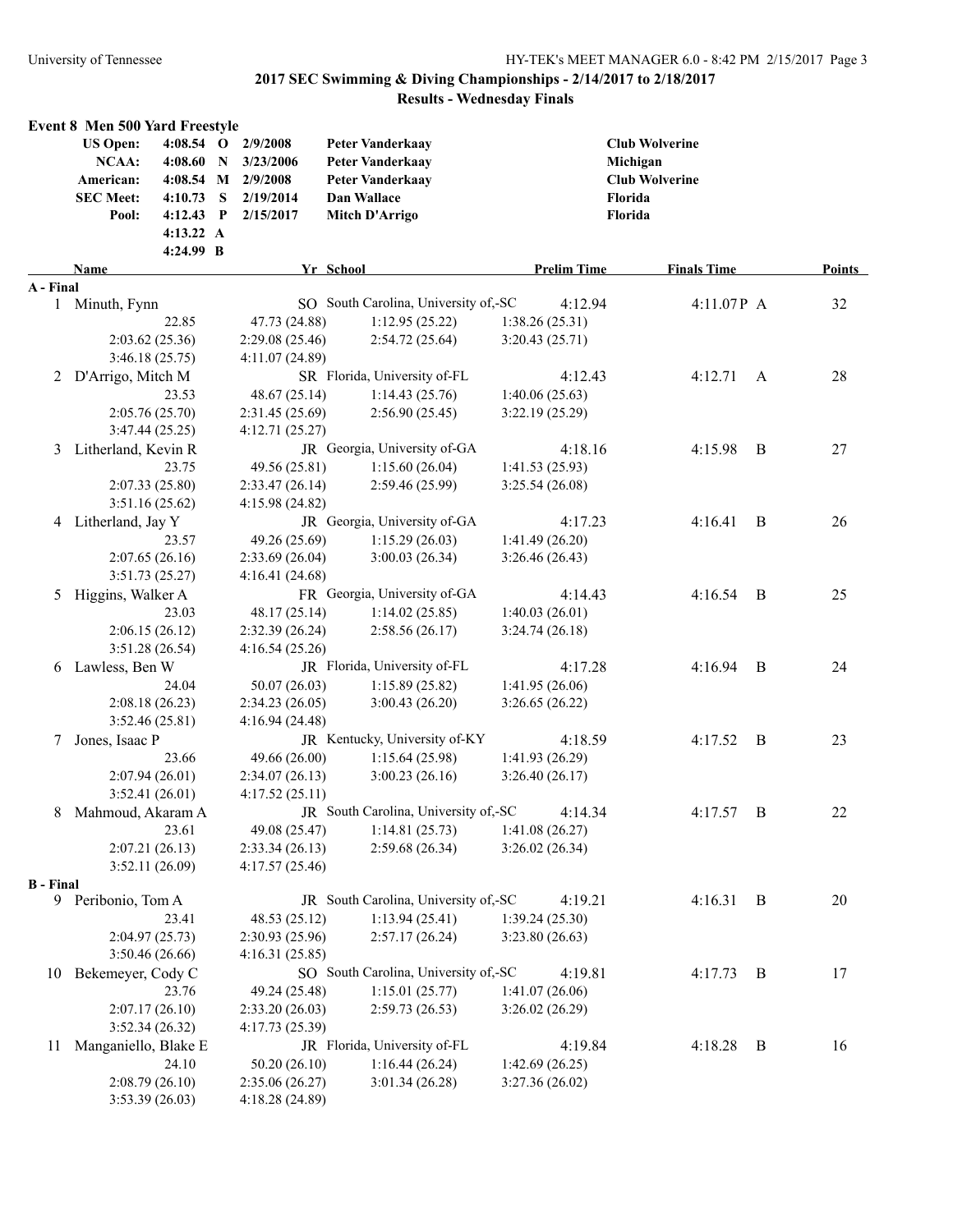# **B - Final ... (Event 8 Men 500 Yard Freestyle)**

|           | <b>Name</b>                | Yr School       |                                      | <b>Prelim Time</b> | <b>Finals Time</b> |                | <b>Points</b> |
|-----------|----------------------------|-----------------|--------------------------------------|--------------------|--------------------|----------------|---------------|
|           | 12 Brady, Andrew P         |                 | JR Florida, University of-FL         | 4:19.48            | 4:18.53            | B              | 15            |
|           | 24.03                      | 50.14(26.11)    | 1:16.55(26.41)                       | 1:43.05(26.50)     |                    |                |               |
|           | 2:09.32(26.27)             | 2:35.66(26.34)  | 3:01.97(26.31)                       | 3:28.20(26.23)     |                    |                |               |
|           | 3:54.14(25.94)             | 4:18.53(24.39)  |                                      |                    |                    |                |               |
| 13        | Abbott, Taylor K           |                 | FR Tennessee, University of, Knox-SE | 4:20.22            | 4:18.96            | $\overline{B}$ | 14            |
|           | 24.03                      | 49.95 (25.92)   | 1:16.42(26.47)                       | 1:43.08(26.66)     |                    |                |               |
|           | 2:09.50(26.42)             | 2:35.88(26.38)  | 3:02.16(26.28)                       | 3:28.03(25.87)     |                    |                |               |
|           | 3:53.75(25.72)             | 4:18.96(25.21)  |                                      |                    |                    |                |               |
|           | 14 Davis, Nicholas C       |                 | SR Missouri, University of-MV        | 4:18.76            | 4:19.01            | B              | 13            |
|           | 23.99                      | 49.95 (25.96)   | 1:16.49(26.54)                       | 1:43.22(26.73)     |                    |                |               |
|           | 2:09.27(26.05)             | 2:35.55(26.28)  | 3:01.84(26.29)                       | 3:28.27(26.43)     |                    |                |               |
|           | 3:54.45(26.18)             | 4:19.01 (24.56) |                                      |                    |                    |                |               |
|           | 15 Rooney, Maxime P        |                 | FR Florida, University of-FL         | 4:18.66            | 4:20.94            | $\overline{B}$ | 12            |
|           | 23.95                      | 49.96 (26.01)   | 1:16.10(26.14)                       | 1:42.18(26.08)     |                    |                |               |
|           | 2:08.67(26.49)             | 2:35.11(26.44)  | 3:01.29(26.18)                       | 3:27.76(26.47)     |                    |                |               |
|           | 3:54.47(26.71)             |                 |                                      |                    |                    |                |               |
|           |                            | 4:20.94(26.47)  | FR Georgia, University of-GA         |                    |                    |                |               |
|           | 16 Forde, Clayton T        |                 |                                      | 4:20.45            | 4:21.35            | $\overline{B}$ | 11            |
|           | 24.60                      | 50.81 (26.21)   | 1:17.77(26.96)                       | 1:44.51(26.74)     |                    |                |               |
|           | 2:11.39 (26.88)            | 2:37.98(26.59)  | 3:04.16(26.18)                       | 3:30.09 (25.93)    |                    |                |               |
|           | 3:56.27(26.18)             | 4:21.35(25.08)  |                                      |                    |                    |                |               |
| C - Final |                            |                 | FR Tennessee, University of, Knox-SE |                    |                    |                |               |
|           | 17 Hinawi, Marc            |                 |                                      | 4:21.05            | 4:19.35            | B              | 9             |
|           | 23.95                      | 49.93 (25.98)   | 1:16.55(26.62)                       | 1:43.08(26.53)     |                    |                |               |
|           | 2:09.81(26.73)             | 2:36.39(26.58)  | 3:02.99(26.60)                       | 3:29.32(26.33)     |                    |                |               |
|           | 3:54.96(25.64)             | 4:19.35 (24.39) |                                      |                    |                    |                |               |
|           | 18 Baqlah, Khader          |                 | FR Florida, University of-FL         | 4:22.02            | 4:19.54            | $\overline{B}$ | 7             |
|           | 24.20                      | 50.94 (26.74)   | 1:17.36(26.42)                       | 1:43.91(26.55)     |                    |                |               |
|           | 2:10.35(26.44)             | 2:36.89(26.54)  | 3:03.40(26.51)                       | 3:29.56(26.16)     |                    |                |               |
|           | 3:55.30(25.74)             | 4:19.54 (24.24) |                                      |                    |                    |                |               |
|           | 19 McHugh, Sam S           |                 | JR Tennessee, University of, Knox-SE | 4:20.45            | 4:19.82            | $\overline{B}$ | 6             |
|           | 24.47                      | 50.82 (26.35)   | 1:17.47(26.65)                       | 1:44.14(26.67)     |                    |                |               |
|           | 2:10.80(26.66)             | 2:37.37 (26.57) | 3:03.61(26.24)                       | 3:29.78(26.17)     |                    |                |               |
|           | 3:55.40(25.62)             | 4:19.82 (24.42) |                                      |                    |                    |                |               |
|           | 20 Burns, Aidan T          |                 | SO Georgia, University of-GA         | 4:20.50            | 4:19.84            | $\overline{B}$ | 5             |
|           | 24.37                      | 50.70 (26.33)   | 1:17.43(26.73)                       | 1:43.97(26.54)     |                    |                |               |
|           | 2:10.75(26.78)             | 2:37.05(26.30)  | 3:03.16(26.11)                       | 3:28.72(25.56)     |                    |                |               |
|           | 3:54.67(25.95)             | 4:19.84(25.17)  |                                      |                    |                    |                |               |
|           | 21 Kober, Daniel           |                 | FR Alabama, University of-SE         | 4:22.26            | $4:21.97$ B        |                | 4             |
|           | 24.17                      | 50.29 (26.12)   | 1:16.94(26.65)                       | 1:43.72(26.78)     |                    |                |               |
|           | 2:10.52(26.80)             | 2:37.16(26.64)  | 3:03.97(26.81)                       | 3:30.65(26.68)     |                    |                |               |
|           | 3:57.00(26.35)             | 4:21.97(24.97)  |                                      |                    |                    |                |               |
|           | 22 Heron, David T          |                 | JR Tennessee, University of, Knox-SE | 4:22.78            | 4:24.52 B          |                | 3             |
|           | 24.38                      | 51.06 (26.68)   | 1:17.73(26.67)                       | 1:44.33(26.60)     |                    |                |               |
|           | 2:11.16(26.83)             | 2:38.16 (27.00) | 3:04.72(26.56)                       | 3:31.56 (26.84)    |                    |                |               |
|           | 3:58.58(27.02)             | 4:24.52(25.94)  |                                      |                    |                    |                |               |
| 23        | Madden, Carl C             |                 | SR Alabama, University of-SE         | 4:23.23            | 4:25.14            |                | 2             |
|           | 24.58                      | 51.48 (26.90)   | 1:18.59(27.11)                       | 1:45.50(26.91)     |                    |                |               |
|           | 2:12.47(26.97)             | 2:39.45 (26.98) | 3:06.33(26.88)                       | 3:33.23 (26.90)    |                    |                |               |
|           | 3:59.77(26.54)             | 4:25.14 (25.37) |                                      |                    |                    |                |               |
|           | 24 Hadjiconstantinou, Jack |                 | SR Alabama, University of-SE         | 4:23.30            | 4:30.79            |                | 1             |
|           | 25.04                      | 51.74 (26.70)   | 1:18.87(27.13)                       | 1:46.28(27.41)     |                    |                |               |
|           | 2:13.83(27.55)             | 2:41.40 (27.57) | 3:08.85(27.45)                       | 3:36.31 (27.46)    |                    |                |               |
|           | 4:03.75 (27.44)            | 4:30.79 (27.04) |                                      |                    |                    |                |               |
|           |                            |                 |                                      |                    |                    |                |               |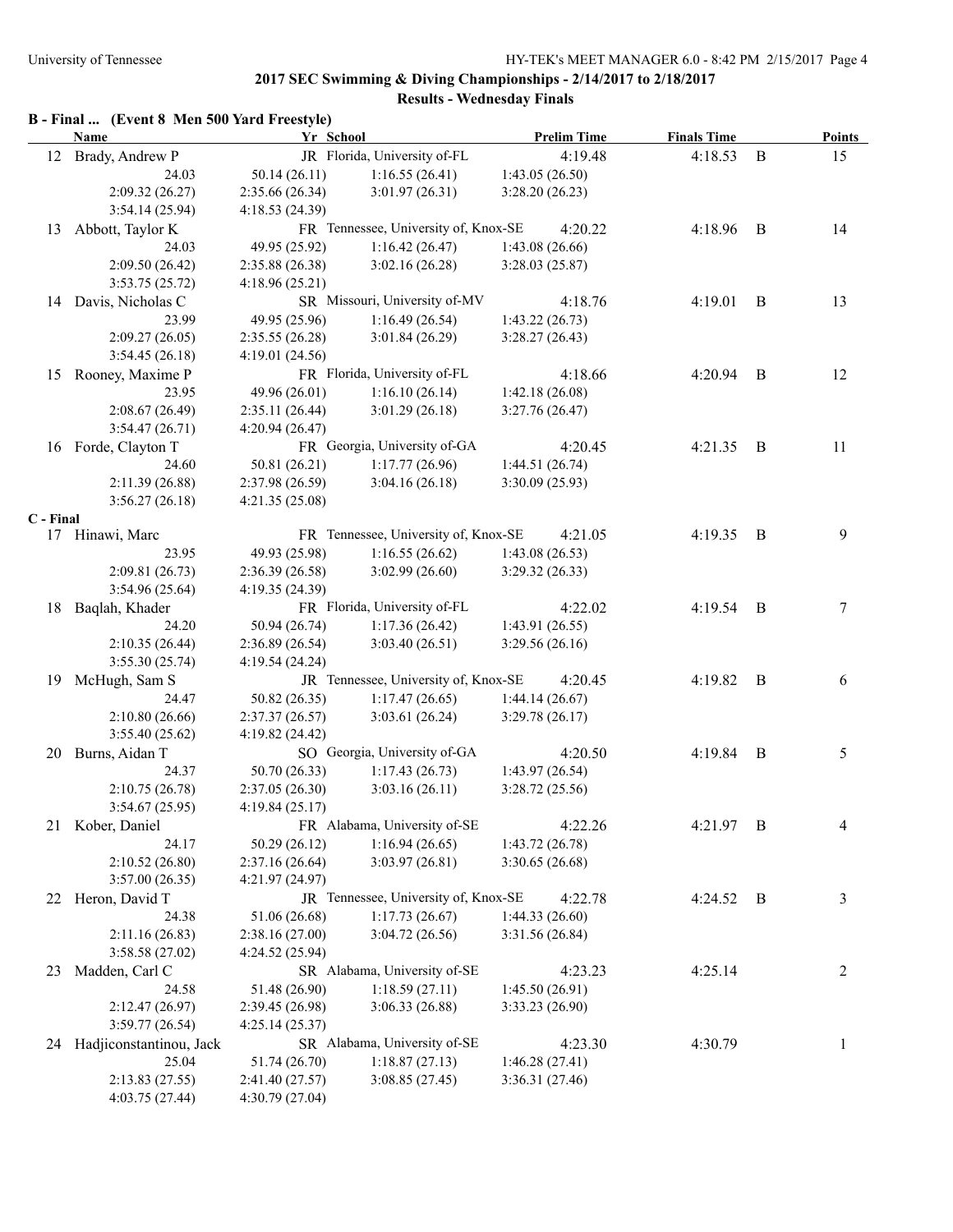|                  | <b>Event 9 Women 200 Yard IM</b> |             |   |                     |                                               |                    |                    |   |               |
|------------------|----------------------------------|-------------|---|---------------------|-----------------------------------------------|--------------------|--------------------|---|---------------|
|                  | <b>US Open:</b>                  | $1:51.65$ O |   | 3/17/2016           | <b>Ella Easton</b>                            |                    | <b>Stanford</b>    |   |               |
|                  | <b>NCAA:</b>                     | 1:51.65     | N | 3/17/2016           | <b>Ella Easton</b>                            |                    | <b>Stanford</b>    |   |               |
|                  | American:                        |             |   | 1:51.65 M 3/17/2016 | <b>Ella Easton</b>                            |                    | <b>Stanford</b>    |   |               |
|                  | <b>SEC Meet:</b>                 | 1:52.87     | S | 2/19/2014           | <b>Melanie Margalis</b>                       |                    | Georgia            |   |               |
|                  | Pool:                            | $1:54.15$ P |   | 12/6/2013           | <b>Elizabeth Pelton</b>                       |                    | California         |   |               |
|                  |                                  | 1:55.35 A   |   |                     |                                               |                    |                    |   |               |
|                  |                                  | $2:01.59$ B |   |                     |                                               |                    |                    |   |               |
|                  | Name                             |             |   |                     | Yr School                                     | <b>Prelim Time</b> | <b>Finals Time</b> |   | <b>Points</b> |
| A - Final        |                                  |             |   |                     |                                               |                    |                    |   |               |
| $\mathbf{1}$     | Small, Meghan N                  |             |   |                     | FR Tennessee, University of, Knox-SE          | 1:54.86            | $1:53.31P$ A       |   | 32            |
|                  |                                  | 24.87       |   | 53.11 (28.24)       | 1:26.19(33.08)                                | 1:53.31(27.12)     |                    |   |               |
| 2                | Pickrem, Sydney E                |             |   |                     | SO Texas A&M University-GU                    | 1:55.23            | $1:53.64P$ A       |   | 28            |
|                  |                                  | 25.44       |   | 54.24 (28.80)       | 1:26.84(32.60)                                | 1:53.64(26.80)     |                    |   |               |
| 3                | Galat, Bethany R                 |             |   |                     | JR Texas A&M University-GU                    | 1:56.69            | 1:54.86            | A | $27\,$        |
|                  |                                  | 24.90       |   | 54.68 (29.78)       | 1:27.08(32.40)                                | 1:54.86(27.78)     |                    |   |               |
| 4                | Seidt, Asia M                    |             |   |                     | FR Kentucky, University of-KY                 | 1:56.70            | 1:55.02            | A | 26            |
|                  |                                  | 25.18       |   | 52.52 (27.34)       | 1:27.47(34.95)                                | 1:55.02(27.55)     |                    |   |               |
| 5                | Bratton, Lisa N                  |             |   |                     | JR Texas A&M University-GU                    | 1:56.23            | 1:56.30            | B | 25            |
|                  |                                  | 25.24       |   | 53.83 (28.59)       | 1:28.16(34.33)                                | 1:56.30(28.14)     |                    |   |               |
|                  | 6 Gonzalez-Hermosillo, Monika    |             |   |                     | SO Texas A&M University-GU                    | 1:56.60            | 1:56.50            | B | 24            |
|                  |                                  | 25.95       |   | 55.37 (29.42)       | 1:28.88(33.51)                                | 1:56.50(27.62)     |                    |   |               |
|                  | Barksdale, Emma A                |             |   |                     | SO South Carolina, University of,-SC          | 1:56.84            | 1:56.65            | B | 23            |
|                  |                                  | 25.38       |   | 55.48 (30.10)       | 1:28.62(33.14)                                | 1:56.65(28.03)     |                    |   |               |
|                  | 8 Raab, Meaghan M                |             |   |                     | JR Georgia, University of-GA                  | 1:57.37            | 1:59.44            | B | 22            |
|                  |                                  | 25.62       |   | 56.32 (30.70)       | 1:30.89(34.57)                                | 1:59.44(28.55)     |                    |   |               |
| <b>B</b> - Final |                                  |             |   |                     |                                               |                    |                    |   |               |
| 9.               | Malone, Kristin T                |             |   |                     | JR Texas A&M University-GU                    | 1:57.48            | 1:57.17            | B | 20            |
|                  |                                  | 25.60       |   | 55.68 (30.08)       | 1:29.75(34.07)                                | 1:57.17(27.42)     |                    |   |               |
| 10               | Cameron, Emily M                 |             |   |                     | SR Georgia, University of-GA                  | 1:57.69            | 1:57.28            | B | 17            |
|                  |                                  | 25.92       |   | 56.45 (30.53)       | 1:30.05(33.60)                                | 1:57.28(27.23)     |                    |   |               |
| 11               | Kingsley, Megan M                |             |   |                     | JR Georgia, University of-GA                  | 1:58.54            | 1:57.65            | B | 16            |
|                  |                                  | 25.30       |   | 54.31 (29.01)       | 1:29.48(35.17)                                | 1:57.65(28.17)     |                    |   |               |
| 12               | Brady, Sharli T                  |             |   |                     | JR Missouri, University of-MV                 | 1:58.54            | 1:57.66            | B | 15            |
|                  |                                  | 25.72       |   | 55.50 (29.78)       | 1:29.78(34.28)                                | 1:57.66(27.88)     |                    |   |               |
| 13               | McGregor, Ashley E               |             |   |                     | SR Texas A&M University-GU                    | 1:57.79            | 1:58.35            | B | 14            |
|                  |                                  | 25.75       |   | 57.20 (31.45)       | 1:30.76(33.56)                                | 1:58.35(27.59)     |                    |   |               |
|                  | 14 Kopcso, Kara R                |             |   |                     | SR Louisiana State University-LA              | 1:58.51            | 1:58.43            | B | 13            |
|                  |                                  | 25.30       |   |                     | 55.00 (29.70) 1:30.25 (35.25) 1:58.43 (28.18) |                    |                    |   |               |
|                  | 15 Fertel, Kelly A               |             |   |                     | FR Florida, University of-FL                  | 1:58.71            | 1:58.67            | B | 12            |
|                  |                                  | 25.92       |   | 56.15 (30.23)       | 1:30.59(34.44)                                | 1:58.67(28.08)     |                    |   |               |
|                  | 16 Gonzalez Medina, Esther       |             |   |                     | JR Texas A&M University-GU                    | 1:58.03            | 1:58.88            | B | 11            |
|                  |                                  | 25.80       |   | 56.72 (30.92)       | 1:30.48(33.76)                                | 1:58.88(28.40)     |                    |   |               |
| C - Final        |                                  |             |   |                     |                                               |                    |                    |   |               |
|                  | 17 Nero, Bailey M                |             |   |                     | SO Auburn University-SE                       | 1:58.77            | 1:57.99            | B | 9             |
|                  |                                  | 24.91       |   | 54.53 (29.62)       | 1:29.71(35.18)                                | 1:57.99(28.28)     |                    |   |               |
| 18               | Dahlgren, Kylie J                |             |   |                     | SO Missouri, University of-MV                 | 1:59.67            | 1:58.38            | B | 7             |
|                  |                                  | 26.14       |   | 55.29 (29.15)       | 1:29.97(34.68)                                | 1:58.38 (28.41)    |                    |   |               |
| 19               | Callahan, Colleen                |             |   |                     | SR Tennessee, University of, Knox-SE          | 1:58.93            | 1:58.58            | B | 6             |
|                  |                                  | 26.03       |   | 55.98 (29.95)       | 1:29.88 (33.90)                               | 1:58.58 (28.70)    |                    |   |               |
| 20               | Farley-Sepe, Kierston R          |             |   |                     | FR Kentucky, University of-KY                 | 1:59.40            | 1:59.11            | B | 5             |
|                  |                                  | 25.28       |   | 56.01 (30.73)       | 1:31.46(35.45)                                | 1:59.11(27.65)     |                    |   |               |
| 21.              | Alexander, Bridgette K           |             |   |                     | JR Kentucky, University of-KY                 | 1:58.80            | 1:59.31            | B | 4             |
|                  |                                  | 25.72       |   | 54.32 (28.60)       | 1:30.96(36.64)                                | 1:59.31(28.35)     |                    |   |               |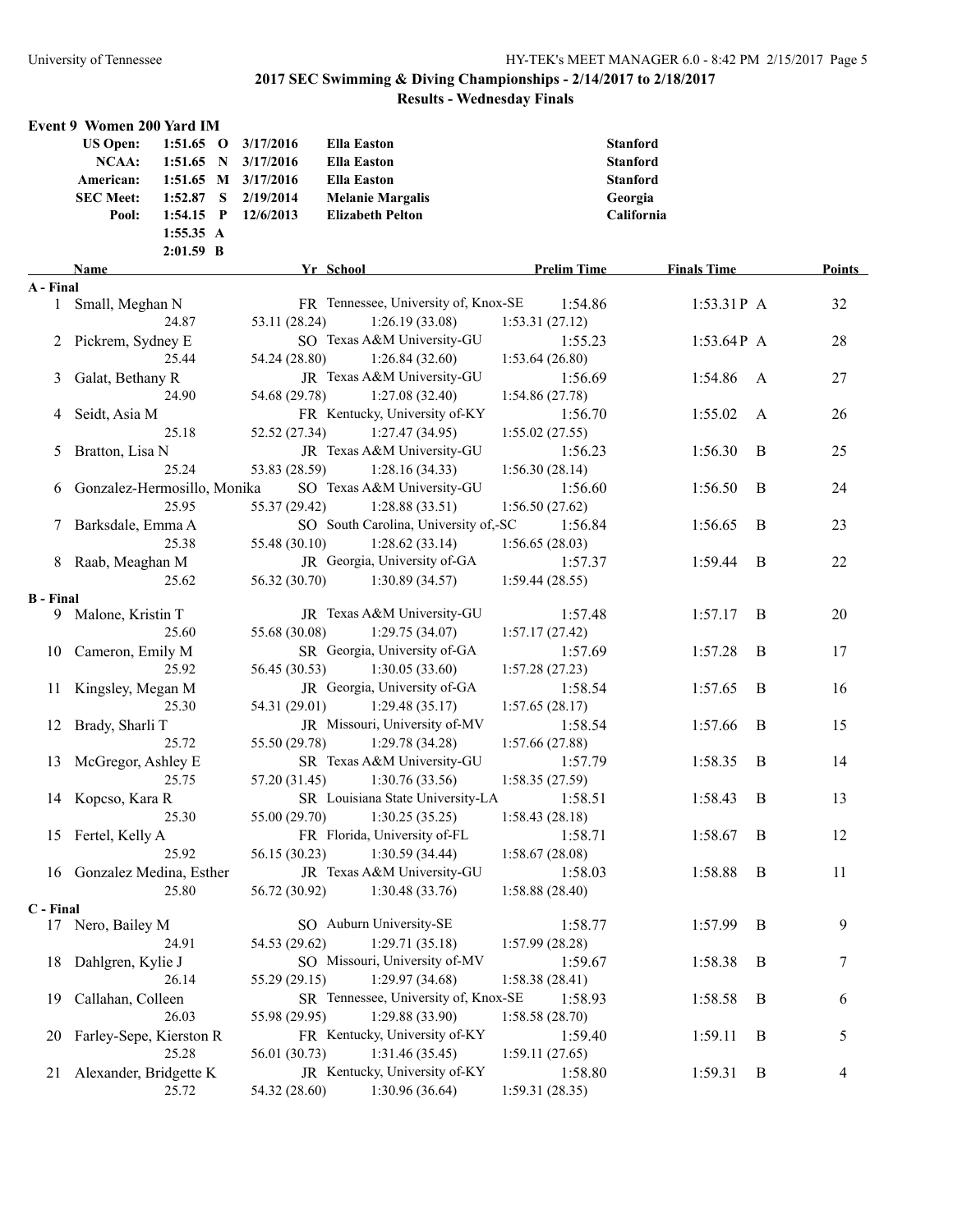|                  | Name                     |             |              |                     | Yr School                            | <b>Prelim Time</b> | <b>Finals Time</b> |              | <b>Points</b> |
|------------------|--------------------------|-------------|--------------|---------------------|--------------------------------------|--------------------|--------------------|--------------|---------------|
| 22               | Tatlow, Chelsea R        |             |              |                     | JR Arkansas, University of, Fayet-AR | 1:59.62            | 1:59.76            | $\mathbf{B}$ | 3             |
|                  |                          | 25.92       |              | 56.22 (30.30)       | 1:31.92(35.70)                       | 1:59.76(27.84)     |                    |              |               |
| 23               | O'Neil, Colleen M        |             |              |                     | SR Louisiana State University-LA     | 1:58.95            | 1:59.77            | B            | 2             |
|                  |                          | 26.49       |              | 56.81 (30.32)       | 1:31.19(34.38)                       | 1:59.77(28.58)     |                    |              |               |
| 24               | Casazza, Caitln N        |             |              |                     | SO Georgia, University of-GA         | 1:59.69            | 2:00.51            | $\mathbf B$  | 1             |
|                  |                          | 26.10       |              | 56.90 (30.80)       | 1:31.42(34.52)                       | 2:00.51 (29.09)    |                    |              |               |
|                  | Event 10 Men 200 Yard IM |             |              |                     |                                      |                    |                    |              |               |
|                  | <b>US Open:</b>          | $1:39.38$ O |              | 3/26/2015           | <b>David Nolan</b>                   |                    | <b>Stanford</b>    |              |               |
|                  | NCAA:                    | 1:39.38     | $\mathbf N$  | 3/26/2015           | <b>David Nolan</b>                   |                    | <b>Stanford</b>    |              |               |
|                  | American:                |             |              | 1:39.38 M 3/26/2015 | <b>David Nolan</b>                   |                    | <b>Stanford</b>    |              |               |
|                  | <b>SEC Meet:</b>         | 1:41.76     | S            | 2/15/2005           | <b>Ryan Lochte</b>                   | Florida            |                    |              |               |
|                  | Pool:                    | 1:41.88     | $\mathbf{P}$ | 12/6/2013           | <b>Darian Townsend</b>               |                    |                    |              |               |
|                  |                          | 1:42.15 A   |              |                     |                                      |                    |                    |              |               |
|                  |                          | $1:49.09$ B |              |                     |                                      |                    |                    |              |               |
|                  | Name                     |             |              |                     | Yr School                            | <b>Prelim Time</b> | <b>Finals Time</b> |              | Points        |
| A - Final        |                          |             |              |                     |                                      |                    |                    |              |               |
| $\mathbf{1}$     | Kalisz, Chase T          |             |              |                     | SR Georgia, University of-GA         | 1:42.84            | 1:41.28S A         |              | 32            |
|                  |                          | 22.54       |              | 48.16 (25.62)       | 1:16.55(28.39)                       | 1:41.28(24.73)     |                    |              |               |
| 2                | Szaranek, Mark           |             |              |                     | JR Florida, University of-FL         | 1:43.00            | 1:41.30S A         |              | 28            |
|                  |                          | 21.94       |              | 47.68 (25.74)       | 1:17.14(29.46)                       | 1:41.30(24.16)     |                    |              |               |
| 3                | Switkowski, Jan          |             |              |                     | JR Florida, University of-FL         | 1:44.24            | 1:42.25            | B            | 27            |
|                  |                          | 21.92       |              | 47.47 (25.55)       | 1:17.53(30.06)                       | 1:42.25(24.72)     |                    |              |               |
| 4                | Patching, Joe J          |             |              |                     | SR Auburn University-SE              | 1:43.32            | 1:42.63            | $\mathbf{B}$ | 26            |
|                  |                          | 21.86       |              | 47.54 (25.68)       | 1:17.55(30.01)                       | 1:42.63(25.08)     |                    |              |               |
| 5                | Bentz, Gunnar G          |             |              |                     | JR Georgia, University of-GA         | 1:44.24            | 1:43.81            | $\bf{B}$     | 25            |
|                  |                          | 22.16       |              | 49.49 (27.33)       | 1:19.03(29.54)                       | 1:43.81(24.78)     |                    |              |               |
| 6                | McKee, Anton S           |             |              |                     | SR Alabama, University of-SE         | 1:44.47            | 1:44.55            | B            | 24            |
|                  |                          | 22.86       |              | 49.63 (26.77)       | 1:18.95(29.32)                       | 1:44.55(25.60)     |                    |              |               |
| 7                | Lebed, Alex M            |             |              |                     | SO Florida, University of-FL         | 1:44.86            | 1:44.89            | B            | 23            |
|                  |                          | 23.32       |              | 49.94 (26.62)       | 1:19.93(29.99)                       | 1:44.89(24.96)     |                    |              |               |
| 8                | Duderstadt, Michael E    |             |              |                     | SR Auburn University-SE              | 1:44.80            | 1:45.45            | B            | 22            |
|                  |                          | 23.11       |              | 50.09 (26.98)       | 1:19.40(29.31)                       | 1:45.45(26.05)     |                    |              |               |
| <b>B</b> - Final |                          |             |              |                     |                                      |                    |                    |              |               |
|                  | 9 Castillo Luna, Mauro   |             |              |                     | JR Texas A&M University-GU           | 1:45.09            | 1:44.12            | B            | 20            |
|                  |                          | 22.41       |              | 49.13 (26.72)       | 1:18.63(29.50)                       | 1:44.12(25.49)     |                    |              |               |
|                  | 10 Balogh, Brennan L     |             |              |                     | SO Florida, University of-FL         | 1:45.37            | 1:45.06            | B            | 17            |
|                  |                          | 23.30       |              | 48.61 (25.31)       | 1:19.72(31.11)                       | 1:45.06 (25.34)    |                    |              |               |
| 11               | Bonetti, Brock W         |             |              |                     | JR Texas A&M University-GU           | 1:45.43            | 1:45.08            | B            | 16            |
|                  |                          | 22.54       |              | 48.46 (25.92)       | 1:19.70(31.24)                       | 1:45.08(25.38)     |                    |              |               |
|                  | 12 Acevedo, Javier C     |             |              |                     | FR Georgia, University of-GA         | 1:45.71            | 1:45.39            | B            | 15            |
|                  |                          | 22.83       |              | 49.16 (26.33)       | 1:20.25(31.09)                       | 1:45.39(25.14)     |                    |              |               |
| 13               | Brewer, Thomas J         |             |              |                     | SO Auburn University-SE              | 1:45.64            | 1:45.50            | B            | 14            |
|                  |                          | 22.55       |              | 49.57 (27.02)       | 1:19.57(30.00)                       | 1:45.50(25.93)     |                    |              |               |
| 14               | Fredriksson, Petter      |             |              |                     | FR Auburn University-SE              | 1:46.24            | 1:45.69            | B            | 13            |
|                  |                          | 23.64       |              | 49.53 (25.89)       | 1:20.57(31.04)                       | 1:45.69(25.12)     |                    |              |               |
| 15               | Smith, Jack C            |             |              |                     | SO South Carolina, University of,-SC | 1:46.01            | 1:45.73            | B            | 12            |
|                  |                          | 22.74       |              | 50.04 (27.30)       | 1:20.27(30.23)                       | 1:45.73(25.46)     |                    |              |               |
| 16               | Goldman, Brandon R       |             |              |                     | SR Louisiana State University-LA     | 1:46.24            | 1:46.29            | B            | 11            |
|                  |                          | 22.51       |              | 49.27 (26.76)       | 1:20.56(31.29)                       | 1:46.29(25.73)     |                    |              |               |
| C - Final        |                          |             |              |                     |                                      |                    |                    |              |               |
|                  | 17 Wich-Glasen, Nils     |             |              |                     | JR South Carolina, University of,-SC | 1:47.03            | 1:45.03            | B            | 9             |
|                  |                          | 22.57       |              | 49.59 (27.02)       | 1:18.61(29.02)                       | 1:45.03(26.42)     |                    |              |               |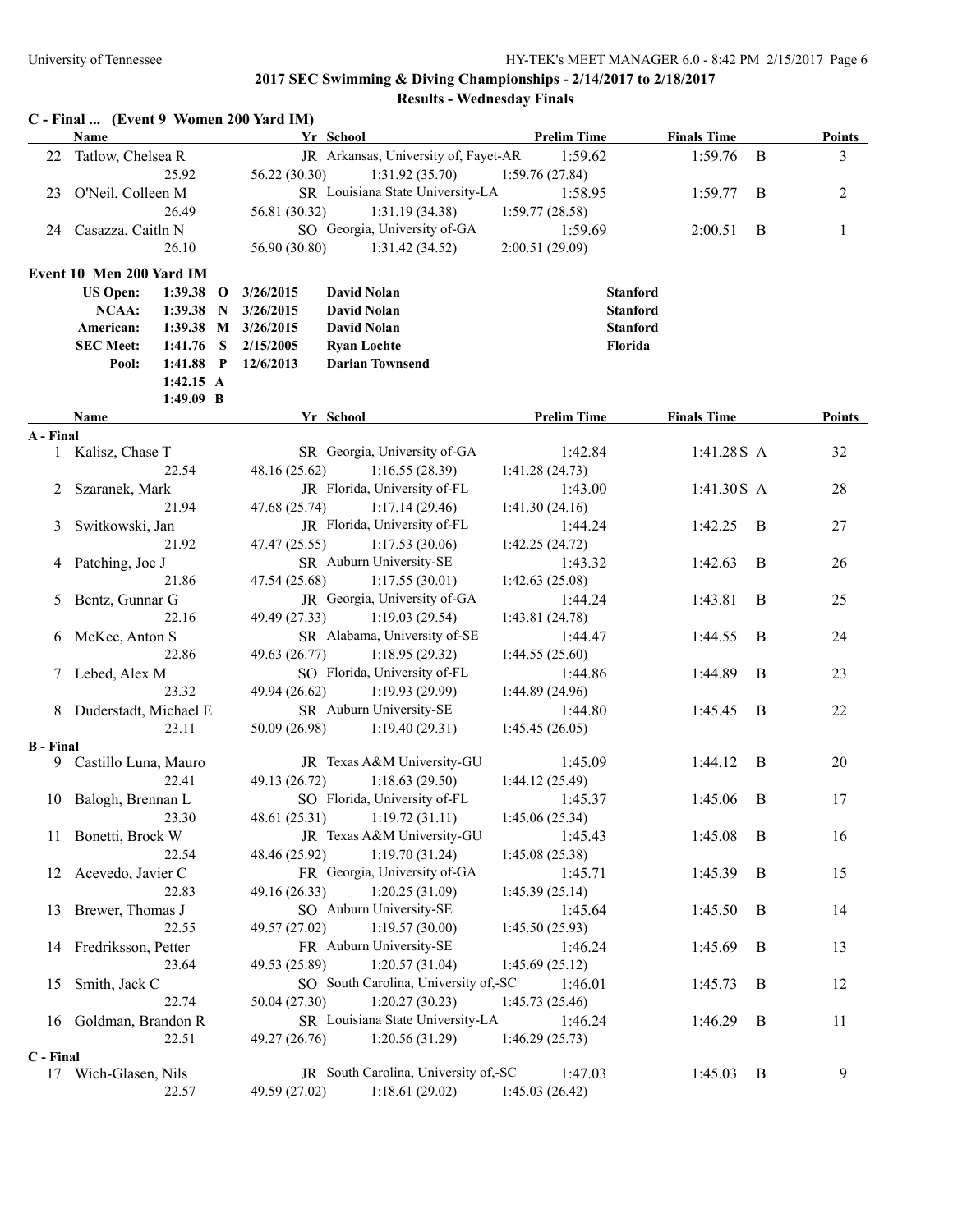# **C - Final ... (Event 10 Men 200 Yard IM)**

|                  | Name                                    | Yr School                                         | <b>Prelim Time</b> | <b>Finals Time</b>     |              | <b>Points</b>  |
|------------------|-----------------------------------------|---------------------------------------------------|--------------------|------------------------|--------------|----------------|
|                  | 18 Alexander, Nick A                    | FR Missouri, University of-MV                     | 1:46.39            | 1:45.83                | B            | 7              |
|                  | 23.41                                   | 49.51 (26.10)<br>1:20.12(30.61)                   | 1:45.83(25.71)     |                        |              |                |
| 19               | Palazzo, Ross D                         | SO Florida, University of-FL                      | 1:46.24            | 1:46.54                | B            | 6              |
|                  | 23.55                                   | 50.70 (27.15)<br>1:20.65(29.95)                   | 1:46.54 (25.89)    |                        |              |                |
| 20               | Brown, Glen T                           | FR Kentucky, University of-KY                     | 1:47.23            | 1:46.57                | B            | 5              |
|                  | 23.63                                   | 50.40 (26.77)<br>1:21.42(31.02)                   | 1:46.57(25.15)     |                        |              |                |
| 21               | Hirstein, Austin X                      | JR Tennessee, University of, Knox-SE              | 1:46.64            | 1:46.78                | B            | 4              |
|                  | 23.19                                   | 49.44 (26.25)<br>1:21.15(31.71)                   | 1:46.78(25.63)     |                        |              |                |
| 22               | Blandford, Connor J                     | FR Kentucky, University of-KY                     | 1:47.05            | 1:47.21                | B            | 3              |
|                  | 23.49                                   | 50.38 (26.89)<br>1:21.80(31.42)                   | 1:47.21(25.41)     |                        |              |                |
| 23               | Mapel, Edward A                         | SR Missouri, University of-MV                     | 1:47.19            | 1:47.24                | B            | $\overline{c}$ |
|                  | 23.52                                   | 50.51 (26.99)<br>1:19.70(29.19)                   | 1:47.24(27.54)     |                        |              |                |
| 24               | Ballard, Foster W                       | SO Auburn University-SE                           | 1:46.45            | 1:47.66                | B            | 1              |
|                  | 22.38                                   | 50.64 (28.26)<br>1:21.22(30.58)                   | 1:47.66(26.44)     |                        |              |                |
|                  | <b>Event 11 Women 50 Yard Freestyle</b> |                                                   |                    |                        |              |                |
|                  | <b>US Open:</b><br>$21.12 \quad O$      | 3/5/2016<br><b>Abbey Weitzeil</b>                 |                    | <b>Canyons Aquatic</b> |              |                |
|                  | NCAA:<br>21.21 N                        | 3/17/2016<br>Olivia Smoligia                      |                    | Georgia                |              |                |
|                  | American:                               | 21.12 M 3/5/2016<br><b>Abbey Weitzeil</b>         |                    | <b>Canyons Aquatic</b> |              |                |
|                  | <b>SEC Meet:</b><br>21.34 S             | Ariana Vanderpool-Wallace<br>2/16/2012            |                    | Auburn                 |              |                |
|                  | Pool:<br>21.35 P                        | 2/16/2012<br>Arianna Vanderpool-Wallace           |                    | Auburn                 |              |                |
|                  | 21.80 A                                 |                                                   |                    |                        |              |                |
|                  | 22.99 B                                 |                                                   |                    |                        |              |                |
|                  | Name                                    | Yr School                                         | <b>Prelim Time</b> | <b>Finals Time</b>     |              | <b>Points</b>  |
| A - Final        |                                         |                                                   |                    |                        |              |                |
| $\mathbf{1}$     | Banic, Madeline A                       | SO Tennessee, University of, Knox-SE              | 22.00              | 21.54                  | A            | 32             |
|                  | 10.41                                   | 21.54 (11.13)                                     |                    |                        |              |                |
| 2                | Smoliga, Olivia M                       | SR Georgia, University of-GA                      | 21.82              | 21.56                  | A            | 28             |
|                  | 10.52                                   | 21.56 (11.04)                                     |                    |                        |              |                |
| 3                | Scott, Bailey K                         | JR Alabama, University of-SE                      | 22.21              | 21.84                  | B            | 27             |
|                  | 10.55                                   | 21.84 (11.29)                                     |                    |                        |              |                |
| 4                | Gastaldello, Beryl E                    | JR Texas A&M University-GU                        | 22.32              | 21.95                  | $\mathbf{B}$ | 26             |
|                  | 10.65                                   | 21.95 (11.30)                                     |                    |                        |              |                |
| 5                | Van Landeghem, Chantal                  | SR Georgia, University of-GA                      | 22.00              | 22.07                  | $\bf{B}$     | 25             |
|                  | 10.73                                   | 22.07 (11.34)                                     |                    |                        |              |                |
| 6                | Toussaint, Kira M                       | SR Tennessee, University of, Knox-SE              | 22.24              | 22.22                  | B            | 24             |
|                  | 10.73                                   | 22.22 (11.49)                                     |                    |                        |              |                |
| 7                | Knight, Haylee M                        | SO Louisiana State University-LA<br>22.28 (11.30) | 22.43              | 22.28                  | B            | 23             |
|                  | 10.98                                   | SR Louisiana State University-LA                  |                    |                        |              |                |
|                  | 8 Troskot, Leah B<br>10.78              | 22.37 (11.59)                                     | 22.39              | 22.37                  | B            | 22             |
| <b>B</b> - Final |                                         |                                                   |                    |                        |              |                |
|                  | 9 Meynen, Julie                         | FR Auburn University-SE                           | 22.69              | 22.11                  | B            | 20             |
|                  | 10.78                                   | 22.11 (11.33)                                     |                    |                        |              |                |
| 10               | Brown, Erika J                          | FR Tennessee, University of, Knox-SE              | 22.50              | 22.33                  | B            | 17             |
|                  | 10.92                                   | 22.33 (11.41)                                     |                    |                        |              |                |
| 11               | Purcell, Allyx K                        | SR Auburn University-SE                           | 22.50              | 22.37                  | B            | 16             |
|                  | 10.92                                   | 22.37 (11.45)                                     |                    |                        |              |                |
| 12               | Burchill, Veronica K                    | FR Georgia, University of-GA                      | 22.47              | 22.39                  | B            | 15             |
|                  | 10.87                                   | 22.39 (11.52)                                     |                    |                        |              |                |
| 13               | Cleveland, Alex S                       | JR Tennessee, University of, Knox-SE              | 22.66              | 22.52                  | B            | 14             |
|                  | 10.98                                   | 22.52 (11.54)                                     |                    |                        |              |                |
|                  |                                         |                                                   |                    |                        |              |                |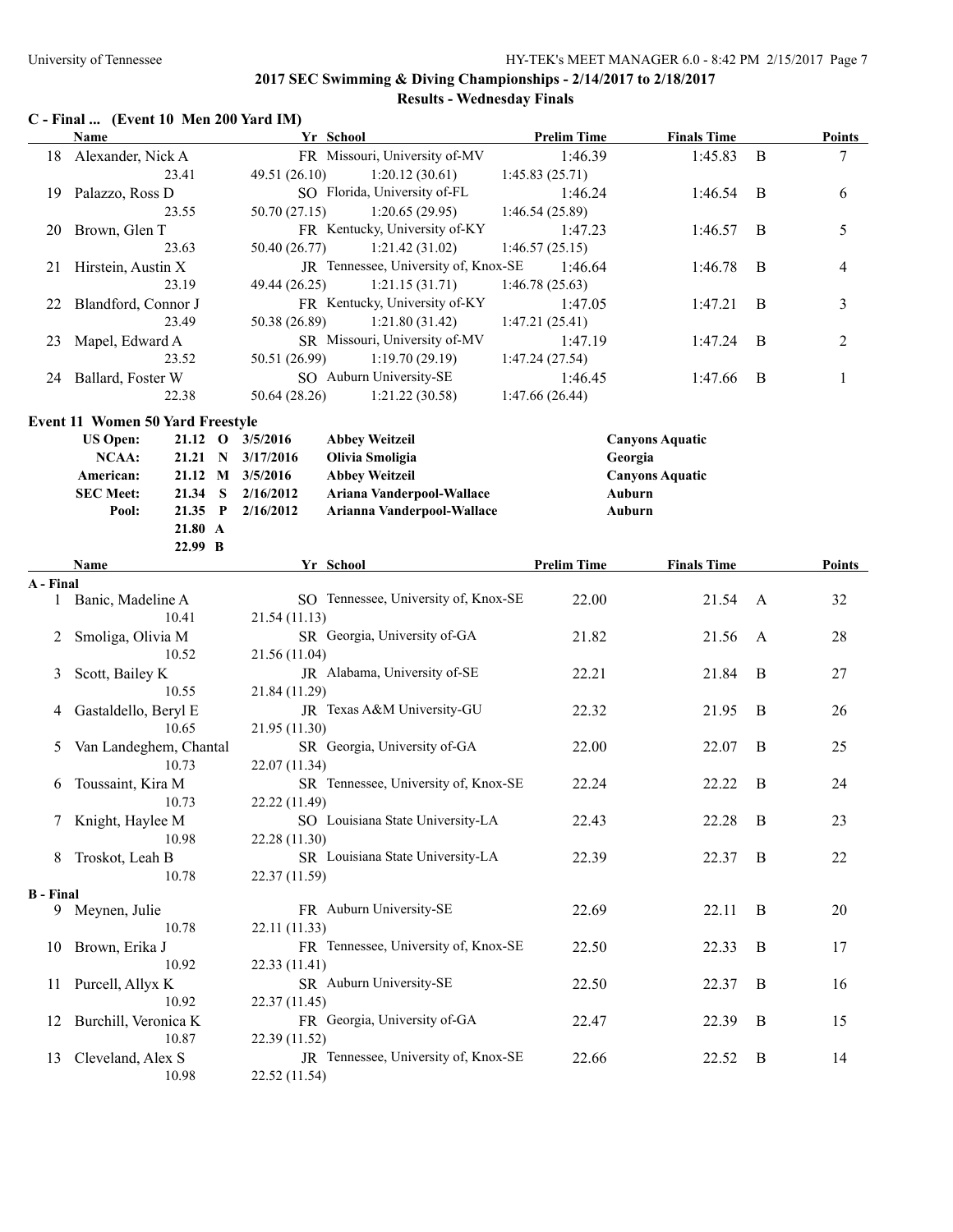#### **B - Final ... (Event 11 Women 50 Yard Freestyle)**

|                  | <b>Name</b>                           | Yr School                                    | <b>Prelim Time</b> | <b>Finals Time</b> |                  | <b>Points</b>  |
|------------------|---------------------------------------|----------------------------------------------|--------------------|--------------------|------------------|----------------|
|                  | 14 Ellzey, Ashton M                   | JR Auburn University-SE                      | 22.59              | 22.55              | B                | 13             |
|                  | 10.88                                 | 22.55 (11.67)                                |                    |                    |                  |                |
| 15               | Dressel, Sherridon L                  | FR Florida, University of-FL                 | 22.74              | 22.62              | B                | 12             |
|                  | 10.96                                 | 22.62 (11.66)                                |                    |                    |                  |                |
|                  | 16 Clevenger, Robyn                   | FR Auburn University-SE                      | 22.74              | 22.83              | B                | 11             |
|                  | 11.01                                 | 22.83 (11.82)                                |                    |                    |                  |                |
| C - Final        |                                       |                                              |                    |                    |                  |                |
|                  | 17 Stevens, Hannah E                  | JR Missouri, University of-MV                | 22.76              | 22.63              | B                | 9              |
|                  | 11.03                                 | 22.63 (11.60)                                |                    |                    |                  |                |
|                  | 18 Hynes, Haley M                     | FR Missouri, University of-MV                | 22.83              | 22.69              | B                | 7              |
|                  | 11.15                                 | 22.69 (11.54)                                |                    |                    |                  |                |
| 19               | Miller, Amy E                         | FR Texas A&M University-GU                   | 22.76              | 22.76              | B                | 6              |
|                  | 11.09                                 | 22.76 (11.67)                                |                    |                    |                  |                |
| 20               | Tomley, Temarie A                     | JR Alabama, University of-SE                 | 22.90              | 22.80              | B                | 5              |
|                  | 11.02                                 | 22.80 (11.78)                                |                    |                    |                  |                |
| 21               | Ball, Emma                            | FR Florida, University of-FL                 | 22.94              | 22.82              | B                | 4              |
|                  | 11.07                                 | 22.82 (11.75)                                |                    |                    |                  |                |
| 22               | Hayden, Rachel E                      | JR Missouri, University of-MV                | 22.77              | 22.84              | B                | 3              |
|                  | 11.06                                 | 22.84 (11.78)                                |                    |                    |                  |                |
| 23               | Jones, Iliana L                       | SO Missouri, University of-MV                | 23.00              | 22.90              | B                | $\overline{2}$ |
|                  | 11.01                                 | 22.90 (11.89)                                |                    |                    |                  |                |
|                  | 24 Lupton, Lexie L                    | SO Texas A&M University-GU                   | 22.88              | 23.02              |                  | 1              |
|                  | 11.07                                 | 23.02 (11.95)                                |                    |                    |                  |                |
|                  | <b>Event 12 Men 50 Yard Freestyle</b> |                                              |                    |                    |                  |                |
|                  | <b>US Open:</b><br>$18.20\quad O$     | 3/24/2016<br><b>Caeleb Dressel</b>           | Florida            |                    |                  |                |
|                  | NCAA:<br>18.20<br>$\mathbf N$         | 3/24/2016<br><b>Caeleb Dressel</b>           | Florida            |                    |                  |                |
|                  | American:<br>18.20                    | M 3/24/2016<br><b>Caeleb Dressel</b>         | Florida            |                    |                  |                |
|                  | <b>SEC Meet:</b><br>18.23<br><b>S</b> | 2/17/2016<br><b>Caeleb Dressel</b>           | Florida            |                    |                  |                |
|                  | Pool:<br>18.51 P                      | 2/15/2017<br><b>Caeleb Dressel</b>           | Florida            |                    |                  |                |
|                  | 19.09 A                               |                                              |                    |                    |                  |                |
|                  |                                       |                                              |                    |                    |                  |                |
|                  | $20.19$ B                             |                                              |                    |                    |                  |                |
|                  | Name                                  | Yr School                                    | <b>Prelim Time</b> | <b>Finals Time</b> |                  | <b>Points</b>  |
| A - Final        |                                       |                                              |                    |                    |                  |                |
|                  | Dressel, Caeleb R                     | JR Florida, University of-FL                 | 18.51              | 18.46P A           |                  | 32             |
|                  | 8.81                                  | 18.46 (9.65)                                 |                    |                    |                  |                |
| 2                | Waddell, Zane                         | FR Alabama, University of-SE                 | 19.35              | 19.17              | B                | 28             |
|                  | 9.29                                  | 19.17 (9.88)                                 |                    |                    |                  |                |
| 3                | Chadwick, Michael H                   | SR Missouri, University of-MV                | 19.41              | 19.21              | $\boldsymbol{B}$ | 27             |
|                  | 9.38                                  | 19.21 (9.83)                                 |                    |                    |                  |                |
| 4                | Bolleter, Cory D<br>9.31              | SR Texas A&M University-GU                   | 19.04              | 19.22              | B                | 26             |
|                  |                                       | 19.22 (9.91)<br>SO Auburn University-SE      | 19.59              |                    |                  |                |
| 5                | Apple, Zach                           |                                              |                    | 19.23              | B                | 25             |
| 6                | 9.26                                  | 19.23 (9.97)                                 |                    |                    |                  |                |
|                  | Decoursey, Kyle E<br>9.43             | SO Tennessee, University of, Knox-SE         | 19.21              | 19.25              | B                | 24             |
| 7                |                                       | 19.25 (9.82)<br>JR Auburn University-SE      | 19.50              | 19.43              | B                |                |
|                  | Holoda, Peter<br>9.50                 | 19.43 (9.93)                                 |                    |                    |                  | 23             |
| 8                |                                       | JR Florida, University of-FL                 | 19.59              | 19.67              | B                | 22             |
|                  | Martinez Scarpe, Enzo M<br>9.55       | 19.67 (10.12)                                |                    |                    |                  |                |
| <b>B</b> - Final |                                       |                                              |                    |                    |                  |                |
|                  | 9 Howard, Robert C<br>9.55            | SO Alabama, University of-SE<br>19.52 (9.97) | 19.76              | 19.52              | B                | 20             |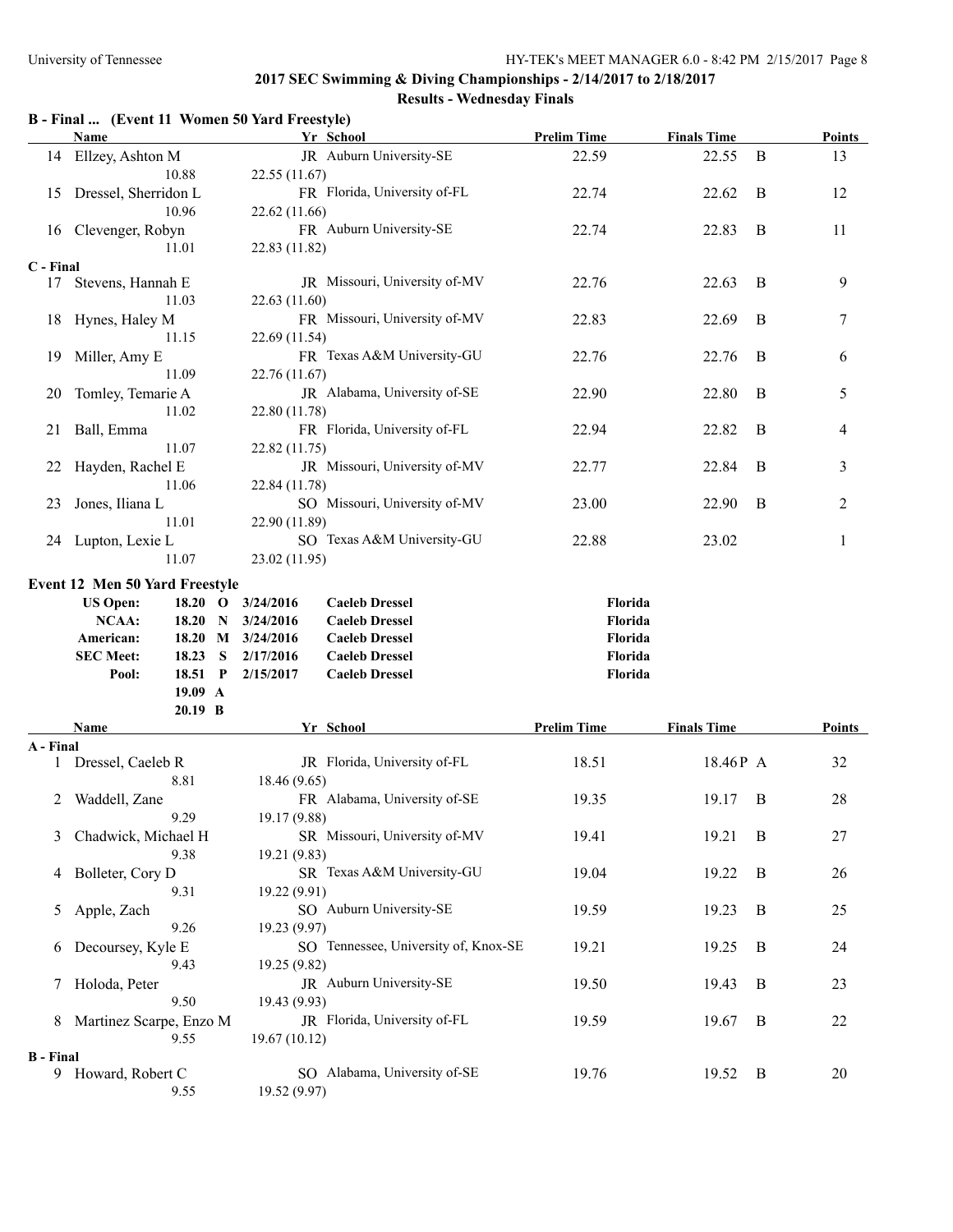# **B - Final ... (Event 12 Men 50 Yard Freestyle)**

|           | <b>Name</b>          | Yr School                            | <b>Prelim Time</b> | <b>Finals Time</b> |          | <b>Points</b> |
|-----------|----------------------|--------------------------------------|--------------------|--------------------|----------|---------------|
| 10        | Darmody, Kyle J      | SR Auburn University-SE              | 19.63              | 19.53              | B        | 17            |
|           | 9.40                 | 19.53(10.13)                         |                    |                    |          |               |
| 11        | Bams, Laurent J      | SO Alabama, University of-SE         | 19.76              | 19.63              | B        | 16            |
|           | 9.58                 | 19.63(10.05)                         |                    |                    |          |               |
| 12        | Mankus, Luke A       | SO Missouri, University of-MV        | 19.72              | 19.64              | B        | 15            |
|           | 9.40                 | 19.64 (10.24)                        |                    |                    |          |               |
| 13        | Kaliszak, Luke J     | JR Alabama, University of-SE         | 19.65              | 19.65              | B        | 14            |
|           | 9.50                 | 19.65(10.15)                         |                    |                    |          |               |
|           | 14 Koster, Adam R    | FR Texas A&M University-GU           | 19.81              | 19.74              | B        | 13            |
|           | 9.63                 | 19.74 (10.11)                        |                    |                    |          |               |
| 15        | Kalontarov, Ziv      | SO Auburn University-SE              | 19.67              | 19.86              | B        | 12            |
|           | 9.69                 | 19.86 (10.17)                        |                    |                    |          |               |
|           | 16 Gonzales, Jacob A | SR Texas A&M University-GU           | 19.71              | 20.00              | $\bf{B}$ | 11            |
|           | 9.80                 | 20.00 (10.20)                        |                    |                    |          |               |
| C - Final |                      |                                      |                    |                    |          |               |
| 17        | Coetzee, Ryan        | JR Tennessee, University of, Knox-SE | 19.87              | 19.67              | B        | 9             |
|           | 9.48                 | 19.67 (10.19)                        |                    |                    |          |               |
| 18        | Garcia, Cobe J       | SO Kentucky, University of-KY        | 19.81              | 19.83              | B        | 7             |
|           | 9.51                 | 19.83 (10.32)                        |                    |                    |          |               |
| 19        | Morris, Hugo         | JR Auburn University-SE              | 19.83              | 19.84              | B        | 6             |
|           | 9.60                 | 19.84 (10.24)                        |                    |                    |          |               |
| 20        | Gray, Alex K         | SR Alabama, University of-SE         | 19.99              | 19.94              | B        | 5             |
|           | 9.64                 | 19.94 (10.30)                        |                    |                    |          |               |
| 21        | Gunn, Sean M         | SR Kentucky, University of-KY        | 20.01              | 19.96              | B        | 4             |
|           | 9.73                 | 19.96 (10.23)                        |                    |                    |          |               |
| 22        | Wetzlar, Peter C     | FR Kentucky, University of-KY        | 19.91              | 20.01              | B        | 3             |
|           | 9.60                 | 20.01 (10.41)                        |                    |                    |          |               |
| 23        | McCloskey, Liam M    | SO Auburn University-SE              | 19.89              | 20.09              | B        | 2             |
|           | 9.65                 | 20.09 (10.44)                        |                    |                    |          |               |
| 24        | Grassi, Santiago     | FR Auburn University-SE              | 19.95              | 20.10              | B        | 1             |
|           | 9.80                 | 20.10 (10.30)                        |                    |                    |          |               |

#### **Event 13 Women 1 mtr Diving**

|           | <b>SEC Meet:</b><br>358.85<br>S | 2/15/2017 | Julia Vincent                       |                     | S. Carolina         |               |  |
|-----------|---------------------------------|-----------|-------------------------------------|---------------------|---------------------|---------------|--|
|           | Pool:<br>358.85<br>P            | 2/15/2017 | <b>Julia Vincent</b>                | Auburn              |                     |               |  |
|           | <b>Name</b>                     |           | Yr School                           | <b>Prelim Score</b> | <b>Finals Score</b> | <b>Points</b> |  |
| A - Final |                                 |           |                                     |                     |                     |               |  |
|           | Reedy, Lauren P                 |           | SR Missouri, University of-MV       | 331.05              | 364.30 P            | 32            |  |
|           | 2 Hamperian, Rebecca L          |           | SR Kentucky, University of-KY       | 334.55              | 354.90              | 28            |  |
| 3         | Vincent, Julia                  |           | SR South Carolina, University of SC | 358.85              | 351.85              | 27            |  |
|           | 4 Cui, Lizzie A                 |           | SO Louisiana State University-LA    | 303.45              | 336.10              | 26            |  |
|           | 5 Ball, Olivia J                |           | JR Georgia, University of-GA        | 317.15              | 327.75              | 25            |  |
|           | 6 Cox, Maddie C                 |           | <b>JR</b> Auburn University-SE      | 307.05              | 313.95              | 24            |  |
|           | <sup>7</sup> Kieser, Kendra N   |           | JR Missouri, University of-MV       | 310.10              | 313.60              | 23            |  |
|           | Lujan, Mikaela R                |           | SO South Carolina, University of SC | 308.40              | 307.90              | 22            |  |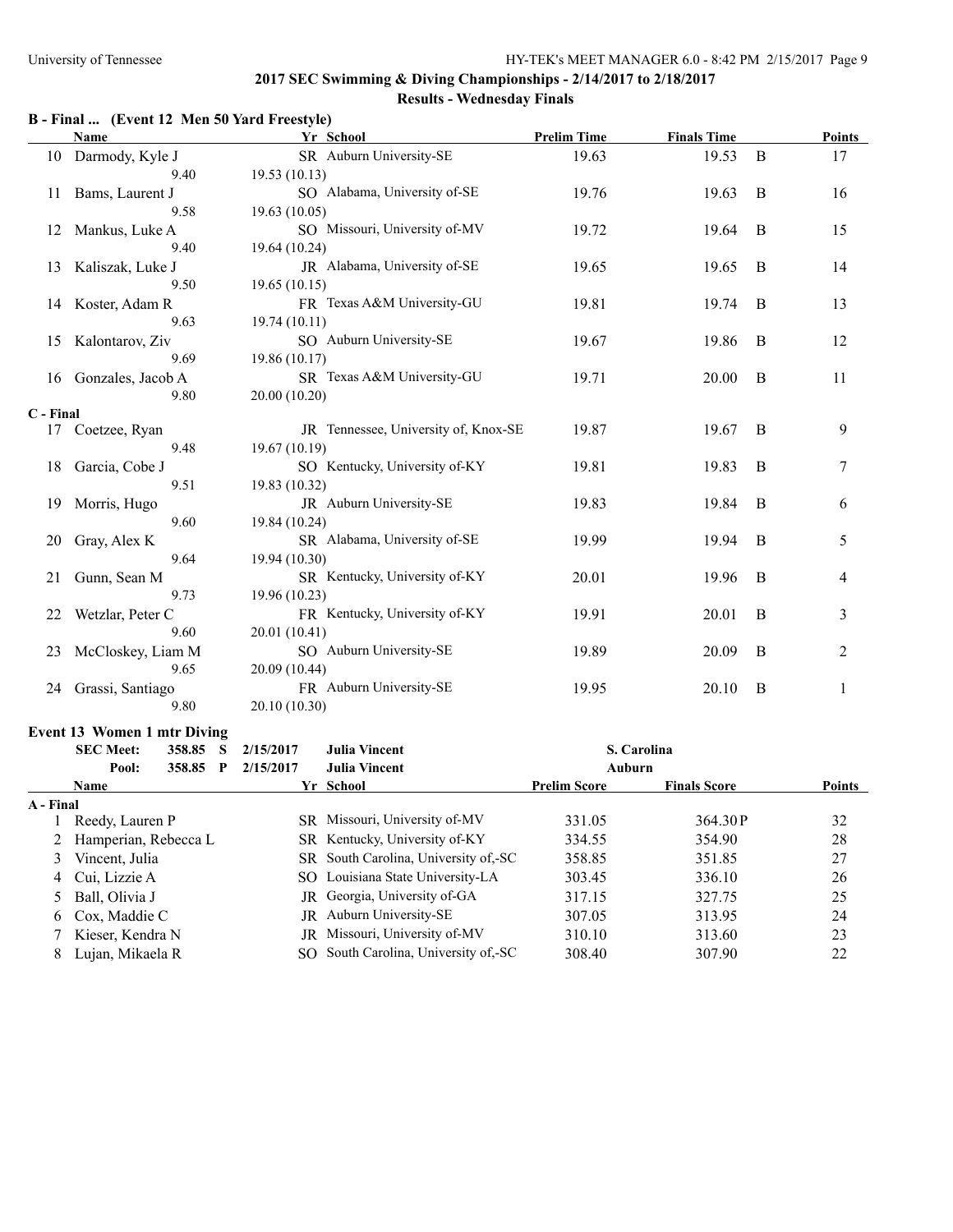# **2017 SEC Swimming & Diving Championships - 2/14/2017 to 2/18/2017**

# **Results - Wednesday Finals**

| <b>Event 14 Women 200 Yard Freestyle Relay</b> |             |    |           |                                                  |         |
|------------------------------------------------|-------------|----|-----------|--------------------------------------------------|---------|
| <b>US Open:</b>                                | $1:26.20$ O |    | 3/19/2009 | Arizona                                          | Arizona |
|                                                |             |    |           | L. Jackson, L. Kelly, J. Schuntz, T. Baughman    |         |
| NCAA:                                          | 1:26.20     | N  | 3/19/2009 | Arizona                                          | Arizona |
|                                                |             |    |           | L. Jackson, L.Kelly, J. Schuntz, T. Baughman     |         |
| American:                                      | 1:26.20     | M  | 3/19/2009 | Arizona                                          | Arizona |
|                                                |             |    |           | L. Jackson, L. Kelly, J. Schluntz, T. Baughman   |         |
| <b>SEC Meet:</b>                               | 1:26.89     | -S | 2/20/2013 | Georgia                                          | Georgia |
|                                                |             |    |           | M. Locus, C. VanLandeghem, A. Schmitt, M. Romano |         |
| Pool:                                          | 1:27.19     | P  | 12/6/2013 | Mecklenburg Aq Club                              | MAC NC  |
|                                                |             |    |           | Kennedy, Hall, Meili, Vanderpool-Wallace         |         |
|                                                | 1:28.98 A   |    |           |                                                  |         |

**1:29.75 B**

|   | <b>Team</b>                          | Relay                         |                              | <b>Seed Time</b>                                      | <b>Finals Time</b>           |                | <b>Points</b> |
|---|--------------------------------------|-------------------------------|------------------------------|-------------------------------------------------------|------------------------------|----------------|---------------|
|   | 1 Georgia, University of-GA          | $\mathbf{A}$                  |                              | 1:26.79                                               | 1:27.57 A                    |                | 64            |
|   | 1) Smoliga, Olivia M SR              |                               | 2) Burchill, Veronica K FR   | 3) Cameron, Emily M SR                                | 4) Van Landeghem, Chantal SR |                |               |
|   | 21.83                                | 43.76 (21.93)                 | 1:05.84(22.08)               | 1:27.57(21.73)                                        |                              |                |               |
|   | 2 Auburn University-SE               | $\mathbf{A}$                  |                              | 1:29.71                                               | $1:27.86$ A                  |                | 56            |
|   | 1) Tetzloff, Alyssa P SO             |                               | 2) Ellzey, Ashton M JR       | 3) Meynen, Julie FR                                   | 4) Purcell, Allyx K SR       |                |               |
|   | 22.35                                | 44.35 (22.00) 1:05.94 (21.59) |                              | 1:27.86(21.92)                                        |                              |                |               |
| 3 | Tennessee, University of, Knox-S     | $\mathbf{A}$                  |                              | 1:30.95                                               | 1:27.96                      | $\overline{A}$ | 54            |
|   | 1) Toussaint, Kira M SR              | 2) Brown, Erika J FR          |                              | 3) Small, Meghan N FR                                 | 4) Banic, Madeline A SO      |                |               |
|   | 22.05                                | 44.38 (22.33)                 | 1:06.43(22.05)               | 1:27.96(21.53)                                        |                              |                |               |
| 4 | Texas A&M University-GU              | $\mathsf{A}$                  |                              | 1:29.99                                               | 1:28.85 A                    |                | 52            |
|   | 1) Gastaldello, Beryl E JR           |                               | 2) Malone, Kristin T JR      | 3) Miller, Amy E FR                                   | 4) Lupton, Lexie L SO        |                |               |
|   | 22.14                                | 44.24 (22.10)                 | 1:06.64(22.40)               | 1:28.85(22.21)                                        |                              |                |               |
| 5 | Louisiana State University-LA        | A                             |                              | 1:30.22                                               | $1:29.20$ B                  |                | 50            |
|   | 1) Troskot, Leah B SR                |                               | 2) Knight, Haylee M SO       | 3) Anderson, Taylor C SO                              | 4) Spradley, Summer C SO     |                |               |
|   | 22.39                                | 44.69 (22.30)                 | 1:07.02(22.33)               | 1:29.20(22.18)                                        |                              |                |               |
| 6 | Alabama, University of-SE            | $\mathsf{A}$                  |                              | 1:30.54                                               | 1:29.28                      | $\mathbf{B}$   | 48            |
|   | 1) Scott, Bailey K JR                | 2) Coughlin, Katie M SO       |                              | 3) Morrow, Lindsay H JR                               | 4) Tomley, Temarie A JR      |                |               |
|   | 22.10                                | 44.72 (22.62)                 | 1:07.04(22.32)               | 1:29.28(22.24)                                        |                              |                |               |
|   | Missouri, University of-MV           | $\mathsf{A}$                  |                              | 1:29.75                                               | 1:30.03                      |                | 46            |
|   | 1) Hayden, Rachel E JR               | 2) Stevens, Hannah E JR       |                              | 3) Hynes, Haley M FR                                  | 4) Jones, Iliana L SO        |                |               |
|   | 23.01                                | 44.75 (21.74)                 | 1:07.31(22.56)               | 1:30.03(22.72)                                        |                              |                |               |
|   | Florida, University of-FL            | $\mathsf{A}$                  |                              | 1:32.15                                               | 1:30.98                      |                | 44            |
|   | 1) Dambacher, Kelsey N FR            | 2) Ball, Emma FR              |                              | 3) Yambor-Maul, Alyssa M SR                           | 4) Dressel, Sherridon L FR   |                |               |
|   | 22.89                                | 45.44 (22.55)                 | 1:08.50(23.06)               | 1:30.98(22.48)                                        |                              |                |               |
| 9 | South Carolina, University of,-SC    | $\mathbf{A}$                  |                              | 1:33.26                                               | 1:31.27                      |                | 40            |
|   | 1) Lappin, Christina M FR            |                               | 2) Vay, Meredith M JR        | 3) Keith, Mckenna F SO                                | 4) Lingmann, Edith FR        |                |               |
|   | 23.01                                | 45.82 (22.81)                 |                              | $1:08.73(22.91)$ $1:31.27(22.54)$                     |                              |                |               |
|   | 10 Kentucky, University of-KY        | $\mathsf{A}$                  |                              | 1:33.74                                               | 1:32.00                      |                | 34            |
|   | 1) Galyer, Ali J FR                  |                               | 2) Alexander, Bridgette K JR | 3) Winstead, Madison C FR                             | 4) McInerny, Haley B SO      |                |               |
|   | 23.39                                | 46.65(23.26)                  | 1:09.14(22.49)               | 1:32.00(22.86)                                        |                              |                |               |
|   | 11 Arkansas, University of, Fayet-Al | $\mathbf{A}$                  |                              | 1:33.45                                               | 1:32.56                      |                | 32            |
|   | 1) Weekley, Olivia H JR              |                               |                              | 2) Michailoff-Russell, Kiera C SO 3) Kelly, Erin E SO | 4) Burnett, Natalie K SR     |                |               |
|   | 22.97                                | 46.27(23.30)                  |                              | $1:09.43(23.16)$ $1:32.56(23.13)$                     |                              |                |               |
|   | 12 Vanderbilt University-SE          | $\mathbf{A}$                  |                              | 1:34.05                                               | 1:33.14                      |                | 30            |
|   | 1) Moran, Kayla M SR                 |                               | 2) Goldblatt, Johanna R SO   | 3) Sapienza, Breanna M JR                             | 4) Hamilton, Paige E FR      |                |               |
|   | 23.47                                | 46.39 (22.92) 1:09.78 (23.39) |                              | 1:33.14(23.36)                                        |                              |                |               |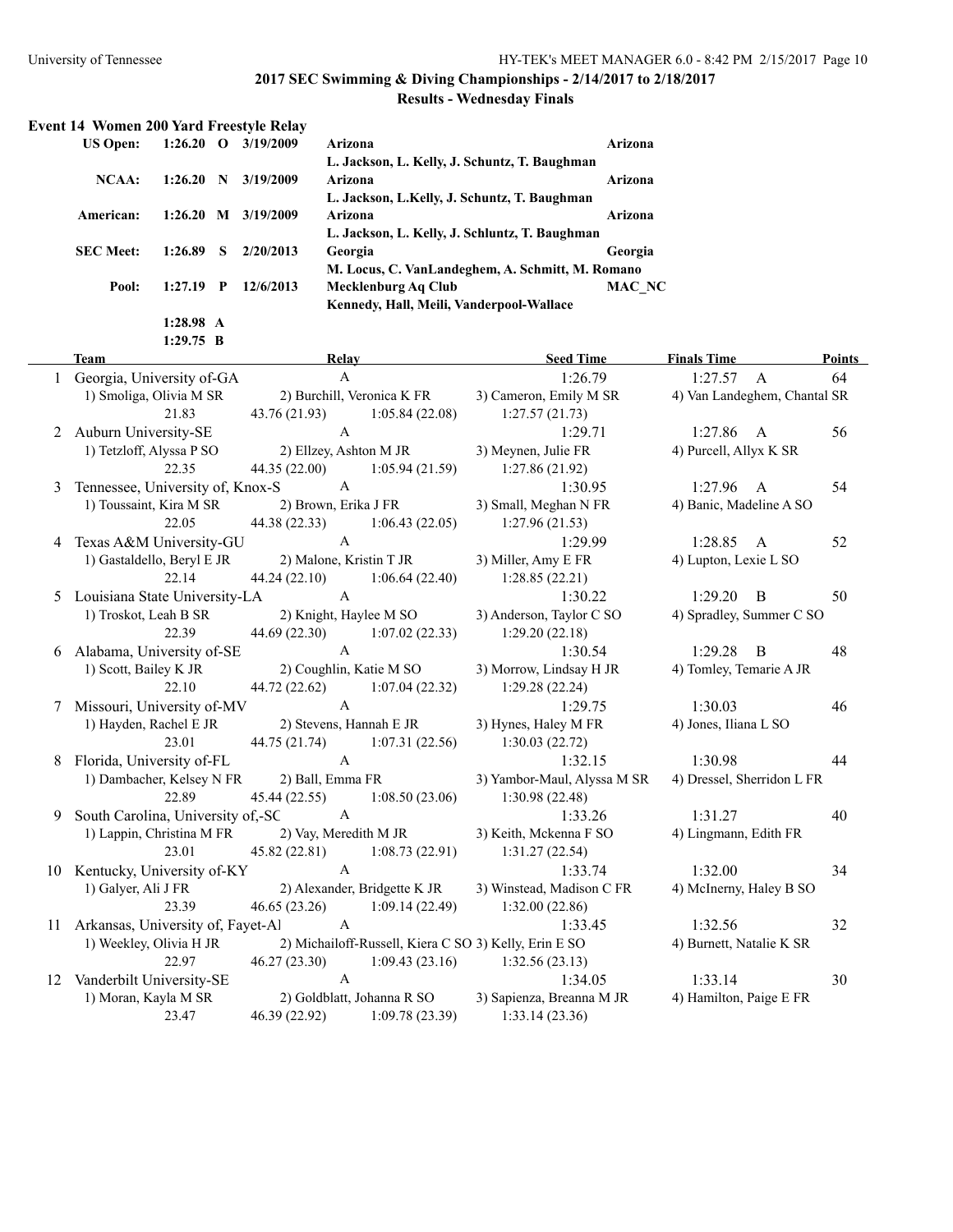**1:18.46 B**

# **2017 SEC Swimming & Diving Championships - 2/14/2017 to 2/18/2017**

# **Results - Wednesday Finals**

| Event 15 Men 200 Yard Freestyle Relay |                     |              |           |                                            |                 |
|---------------------------------------|---------------------|--------------|-----------|--------------------------------------------|-----------------|
| <b>US Open:</b>                       | $1:14.08$ O         |              | 3/26/2009 | Auburn                                     | <b>Auburn</b>   |
|                                       |                     |              |           | J. Andkjaer, G. Louw, K. Norys, M. Targett |                 |
| NCAA:                                 | 1:14.08             | N            | 3/26/2009 | Auburn                                     | <b>Auburn</b>   |
|                                       |                     |              |           | J. Andkjaer, G. Louw, K. Norys, M.Targett  |                 |
| American:                             | $1:15.26$ M         |              | 3/24/2011 | <b>Stanford</b>                            | <b>Stanford</b> |
|                                       |                     |              |           | A. Coville, A. Staab, J. Allen, A. Wayne   |                 |
| <b>SEC Meet:</b>                      | 1:15.47             | -S           | 2/19/2009 | Auburn                                     | <b>Auburn</b>   |
|                                       |                     |              |           | J. Andkjaer, M. Targett, K. Norys, G. Louw |                 |
| Pool:                                 | 1:16.38             | $\mathbf{P}$ | 2/16/2012 | Auburn                                     | <b>Auburn</b>   |
|                                       |                     |              |           | Modrov, Krug, Manning, Leon                |                 |
|                                       | $1:17.77 \text{ A}$ |              |           |                                            |                 |

|                      | <b>Team</b>                                                        | Relay                                                                |  | <b>Seed Time</b>                                                            | <b>Finals Time</b>             | <b>Points</b> |
|----------------------|--------------------------------------------------------------------|----------------------------------------------------------------------|--|-----------------------------------------------------------------------------|--------------------------------|---------------|
|                      | 1 Florida, University of-FL                                        | $\mathbf{A}$                                                         |  | 1:17.29                                                                     | $1:15.67P$ A                   | 64            |
|                      |                                                                    |                                                                      |  | 1) Martinez Scarpe, Enzo M JR 2) Dressel, Caeleb R JR 3) Switkowski, Jan JR | 4) Blyzinskyj, Jack A SR       |               |
|                      | 19.67                                                              |                                                                      |  | 37.53 (17.86) 56.43 (18.90) 1:15.67 (19.24)                                 |                                |               |
|                      | 2 Auburn University-SE                                             | $\mathbf{A}$                                                         |  | 1:17.88                                                                     | 1:16.03 P A                    | 56            |
|                      |                                                                    | 1) Apple, Zach SO 2) Holoda, Peter JR 3) Kalontarov, Ziv SO          |  |                                                                             | 4) Darmody, Kyle J SR          |               |
|                      | 19.36                                                              |                                                                      |  | 38.17 (18.81) 57.24 (19.07) 1:16.03 (18.79)                                 |                                |               |
|                      | 3 Alabama, University of-SE A                                      |                                                                      |  | 1:17.20                                                                     | 1:16.40 A                      | 54            |
|                      | 1) Waddell, Zane FR 2) Kaliszak, Luke J JR 3) Howard, Robert C SO  |                                                                      |  |                                                                             | 4) Bams, Laurent J SO          |               |
|                      | 19.26                                                              |                                                                      |  | 38.31 (19.05) 57.32 (19.01) 1:16.40 (19.08)                                 |                                |               |
|                      | Missouri, University of-MV A                                       |                                                                      |  | 1:17.33                                                                     | $1:17.45$ A                    | 52            |
| 1) Mankus, Luke A SO |                                                                    | 2) Chadwick, Michael H SR 3) Sansoucie, Andrew J SR                  |  |                                                                             | 4) Schreuders, Mikel C SO      |               |
|                      | 19.86                                                              |                                                                      |  | 38.50 (18.64) 58.02 (19.52) 1:17.45 (19.43)                                 |                                |               |
| 5                    | Texas A&M University-GU A                                          |                                                                      |  | 1:18.43                                                                     | $1:17.52 \quad A$              | 50            |
|                      |                                                                    | 1) Bolleter, Cory D SR 2) Koster, Adam R FR 3) Tjon-A-Joe, Raiz G FR |  |                                                                             | 4) Gonzales, Jacob A SR        |               |
|                      | 19.27                                                              |                                                                      |  | 38.55 (19.28) 58.50 (19.95) 1:17.52 (19.02)                                 |                                |               |
|                      | 6 Tennessee, University of, Knox-S A                               |                                                                      |  | 1:20.55                                                                     | $1:17.64$ A                    | 48            |
|                      | 1) Coetzee, Ryan JR 2) Decoursey, Kyle E SO 3) Verhage, Braga G FR |                                                                      |  |                                                                             | 4) Connolly, Alec M FR         |               |
|                      | 19.73                                                              |                                                                      |  | 38.75 (19.02) 58.05 (19.30) 1:17.64 (19.59)                                 |                                |               |
|                      | 7 South Carolina, University of SC A                               |                                                                      |  | 1:21.65                                                                     | 1:18.69                        | 46            |
|                      |                                                                    | 1) Boland, Jonathan P SR 2) Tosh, Caleb J JR 3) Wich-Glasen, Nils JR |  |                                                                             | 4) McCrillis, Patrick C JR     |               |
|                      | 19.94                                                              |                                                                      |  | 39.65 (19.71) 59.29 (19.64) 1:18.69 (19.40)                                 |                                |               |
|                      | Georgia, University of-GA A                                        |                                                                      |  | 1:19.55                                                                     | 1:18.88                        | 44            |
|                      |                                                                    | 1) Dale, Taylor L SR 2) Acevedo, Javier C FR 3) Bentz, Gunnar G JR   |  |                                                                             | 4) Litherland, Jay Y JR        |               |
|                      |                                                                    |                                                                      |  | 20.06 39.61 (19.55) 59.05 (19.44) 1:18.88 (19.83)                           |                                |               |
|                      | 9 Kentucky, University of-KY A                                     |                                                                      |  | 1:20.14                                                                     | 1:18.91                        | 40            |
|                      |                                                                    | 1) Wetzlar, Peter C FR 2) Garcia, Cobe J SO 3) Gunn, Sean M SR       |  |                                                                             | 4) Dingess, David A SO         |               |
|                      | 20.06                                                              |                                                                      |  | 39.40 (19.34) 59.05 (19.65) 1:18.91 (19.86)                                 |                                |               |
|                      | 10 Louisiana State University-LA A                                 |                                                                      |  | 1:18.69                                                                     | 1:19.08                        | 34            |
|                      |                                                                    | 1) Luht, Karl J FR 2) Klotz, Matthew J FR 3) Rysemus, Logan E SR     |  |                                                                             | 4) Mescolote, Joao Victor O JR |               |
|                      | 20.03                                                              |                                                                      |  | 39.83 (19.80) 59.36 (19.53) 1:19.08 (19.72)                                 |                                |               |

#### **Scores - Women**

#### Women - Team Rankings - Through Event 15

| 1. Texas A&M University            | 488 | 2. Georgia, University of     | 410 |
|------------------------------------|-----|-------------------------------|-----|
| 3. Auburn University               | 371 | 4. Missouri, University of    | 349 |
| 5. Tennessee, University of, Knox  | 344 | 6. Kentucky, University of    | 310 |
| 7. Florida, University of          | 238 | 8. Louisiana State University | 231 |
| 9. South Carolina, University of,  | 203 | 10. Alabama, University of    | 187 |
| 11. Arkansas, University of, Fayet | 133 | 12. Vanderbilt University     | 30  |